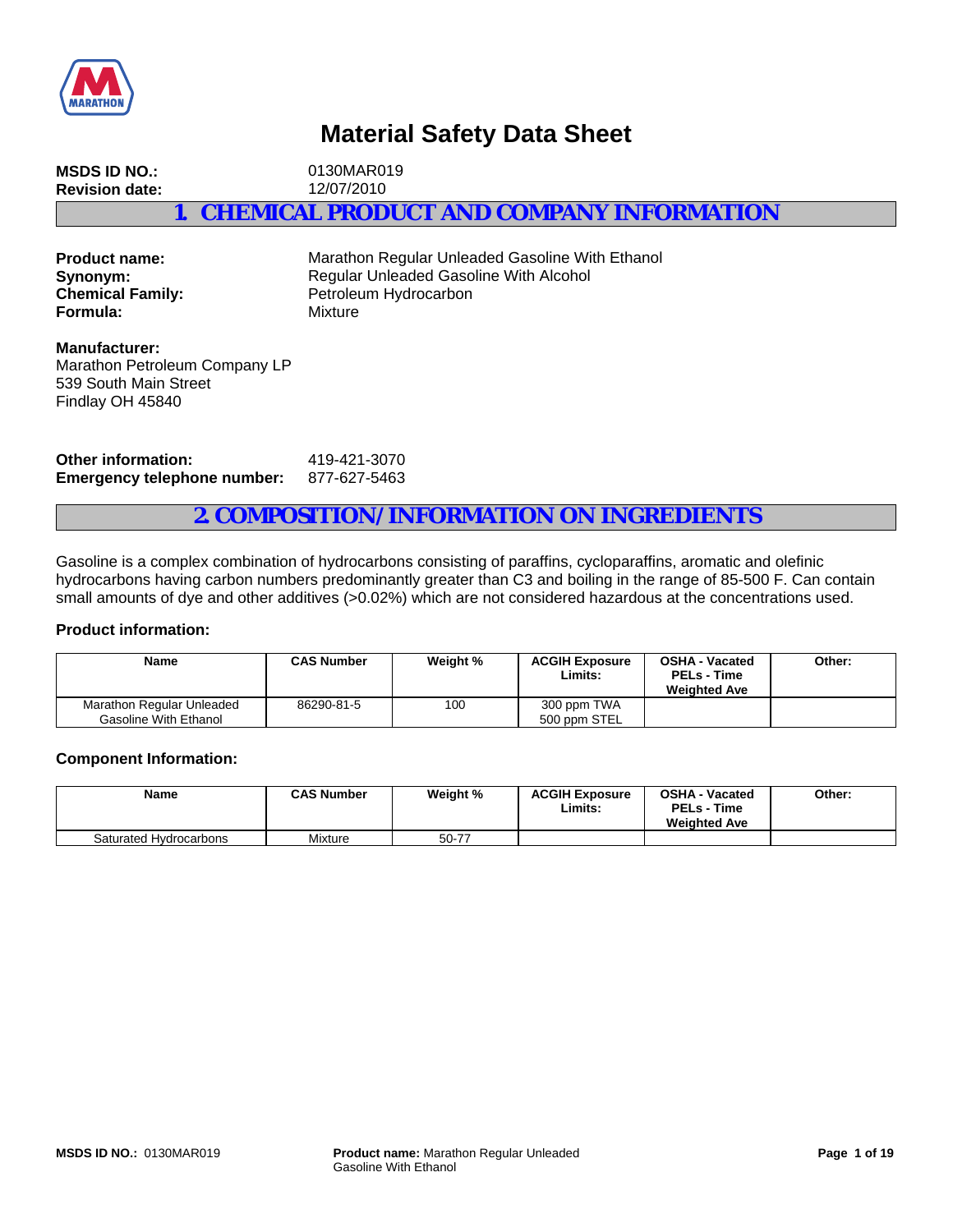| <b>Name</b>              | <b>CAS Number</b> | Weight %     | <b>ACGIH Exposure</b><br>Limits:                                                                                             | <b>OSHA - Vacated</b><br><b>PELs - Time</b><br><b>Weighted Ave</b>                                     | Other:                                                                                                                         |
|--------------------------|-------------------|--------------|------------------------------------------------------------------------------------------------------------------------------|--------------------------------------------------------------------------------------------------------|--------------------------------------------------------------------------------------------------------------------------------|
| Aromatic Hydrocarbons    | Mixture           | $9 - 36$     |                                                                                                                              |                                                                                                        |                                                                                                                                |
| Toluene                  | 108-88-3          | $0.9 - 13.5$ | 20 ppm TWA                                                                                                                   | $= 100$ ppm TWA<br>$=$ 375 mg/m <sup>3</sup> TWA<br>$= 150$ ppm STEL<br>$=$ 560 mg/m <sup>3</sup> STEL |                                                                                                                                |
| Unsaturated Hydrocarbons | Mixture           | $0.9 - 13.5$ |                                                                                                                              |                                                                                                        |                                                                                                                                |
| Ethyl Alcohol            | $64 - 17 - 5$     | $5.7 - 10$   | 1000 ppm STEL                                                                                                                | $=1000$ ppm TWA<br>1900 mg/m $3$ TWA                                                                   |                                                                                                                                |
| Xylene                   | 1330-20-7         | $1.8 - 9.0$  | 100 ppm TWA<br>150 ppm STEL                                                                                                  | $= 100$ ppm TWA<br>$= 435$ mg/m <sup>3</sup> TWA<br>$= 150$ ppm STEL<br>$= 655$ mg/m <sup>3</sup> STEL |                                                                                                                                |
| 1,2,4-Trimethylbenzene   | 95-63-6           | $0.9 - 4.5$  | $= 25$ ppm TWA                                                                                                               | $= 125$ mg/m <sup>3</sup> TWA<br>$= 25$ ppm TWA                                                        |                                                                                                                                |
| Benzene                  | $71 - 43 - 2$     | $0.45 - 3.2$ | Skin - potential<br>significant contribution<br>to overall exposure by<br>the cutaneous route<br>0.5 ppm TWA<br>2.5 ppm STEL | $= 25$ ppm Ceiling<br>$= 10$ ppm TWA<br>$= 50$ ppm STEL                                                | <b>OSHA Exposure Limit</b><br>as specified in<br>1910.1028:<br>$=1.0$ ppm TWA<br>$= 5$ ppm STEL<br>$= 0.5$ ppm Action<br>Level |
| Hexane                   | 110-54-3          | $0 - 2.7$    | Skin - potential<br>significant contribution<br>to overall exposure by<br>the cutaneous route<br>50 ppm TWA                  | $= 180$ mg/m <sup>3</sup> TWA<br>$= 50$ ppm TWA                                                        |                                                                                                                                |
| <b>Ethyl Benzene</b>     | $100 - 41 - 4$    | $0.45 - 1.8$ | 100 ppm TWA<br>125 ppm STEL                                                                                                  | $= 100$ ppm TWA<br>$= 435$ mg/m <sup>3</sup> TWA<br>$= 125$ ppm STEL<br>$=$ 545 mg/m <sup>3</sup> STEL |                                                                                                                                |
| Naphthalene              | $91 - 20 - 3$     | $0.1 - 0.5$  | Skin - potential<br>significant contribution<br>to overall exposure by<br>the cutaneous route<br>10 ppm TWA<br>15 ppm STEL   | $= 10$ ppm TWA<br>$=$ 50 mg/m <sup>3</sup> TWA<br>$= 15$ ppm STEL<br>$= 75$ mg/m <sup>3</sup> STEL     |                                                                                                                                |

Notes: **Notes:** The manufacturer has voluntarily elected to reflect exposure limits contained in OSHA's 1989 air contaminants standard in its MSDS's, even though certain of those exposure limits were vacated in 1992.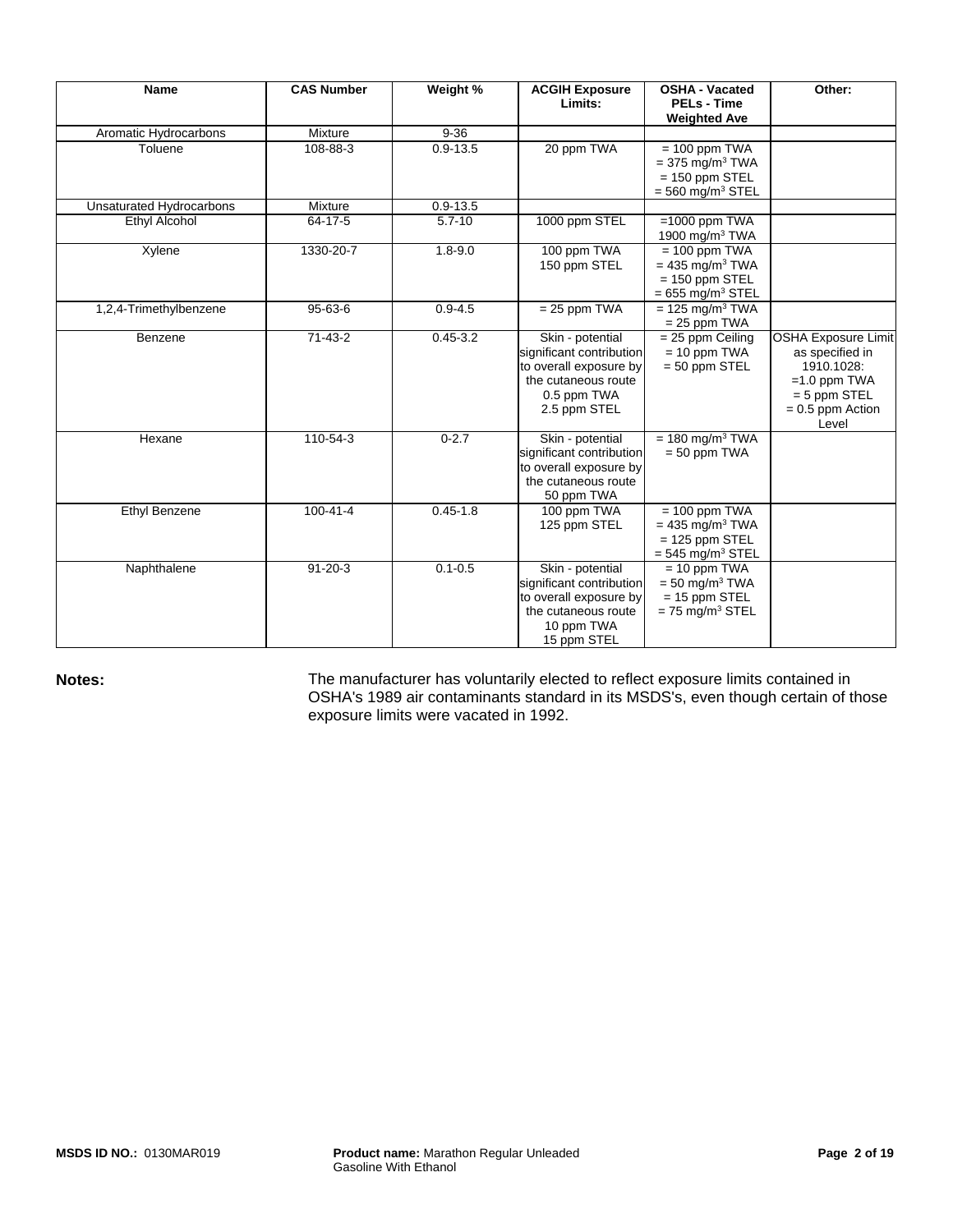## 3. HAZARDS IDENTIFICATION

## **EMERGENCY OVERVIEW**

DANGER!

#### FUMES MAY CAUSE EYE AND RESPIRATORY IRRITATION. MAY BE HARMFUL OR FATAL IF SWALLOWED MAY CAUSE LUNG DAMAGE OVEREXPOSURE MAY CAUSE CNS DEPRESSION BREATHING HIGH CONCENTRATIONS CAN CAUSE IRREGULAR HEARTBEATS WHICH MAY BE FATAL

### DANGER - CONTAINS BENZENE - MAY CAUSE CANCER CAN CAUSE LEUKEMIA AND OTHER BLOOD DISORDERS. POTENTIAL REPRODUCTIVE HAZARD SEE TOXICOLOGICAL INFORMATION SECTION FOR MORE INFORMATION

EXTREMELY FLAMMABLE LIQUID AND VAPOR VAPOR MAY CAUSE FLASH FIRE OR EXPLOSION MATERIAL MAY ACCUMULATE STATIC CHARGE

## **STABLE**

#### **Inhalation:**

Breathing high concentrations may be harmful.

May cause central nervous system depression or effects. Symptoms may include headache, excitation, euphoria, dizziness, incoordination, drowsiness, light-headedness, blurred vision, fatigue, tremors, convulsions, loss of consciousness, coma, respiratory arrest and death, depending on the concentration and duration of exposure. Breathing high concentrations of this material, for example, in a confined space or by intentional abuse, can cause irregular heartbeats which can cause death. See Toxicological Effects (Section 11) for more information.

### **Ingestion:**

Swallowing this material may be harmful.

May cause irritation of the mouth, throat and gastrointestinal tract.

May cause central nervous system depression or effects. Symptoms may include salivation, pain, nausea, vomiting and diarrhea. Exposure may also cause central nervous system symptoms similar to those listed under "Inhalation" (see Inhalation section).

### **Skin contact:**

Contact may cause reddening, itching and inflammation.

Skin contact may cause harmful effects in other parts of the body.

## **Eye contact:**

Contact may cause pain and severe reddening and inflammation of the conjunctiva. Effects may become more serious with repeated or prolonged contact.

### **Carcinogenic Evaluation:**

#### **Product information:**

| <b>Name</b>               | <b>IARC</b>         | NTP                 | <b>ACGIH-</b>           | <b>OSHA - Select</b> |
|---------------------------|---------------------|---------------------|-------------------------|----------------------|
|                           | <b>Carcinogens:</b> | <b>Carcinogens:</b> | <b>Carcinogens:</b>     | <b>Carcinogens:</b>  |
| Marathon Regular Unleaded | A2- Possible Human  |                     | A3 - Confirmed Animal   |                      |
| Gasoline With Ethanol     | Carcinogen          |                     | Carcinogen with Unknown |                      |
| 86290-81-5                |                     |                     | Relevance to Humans     |                      |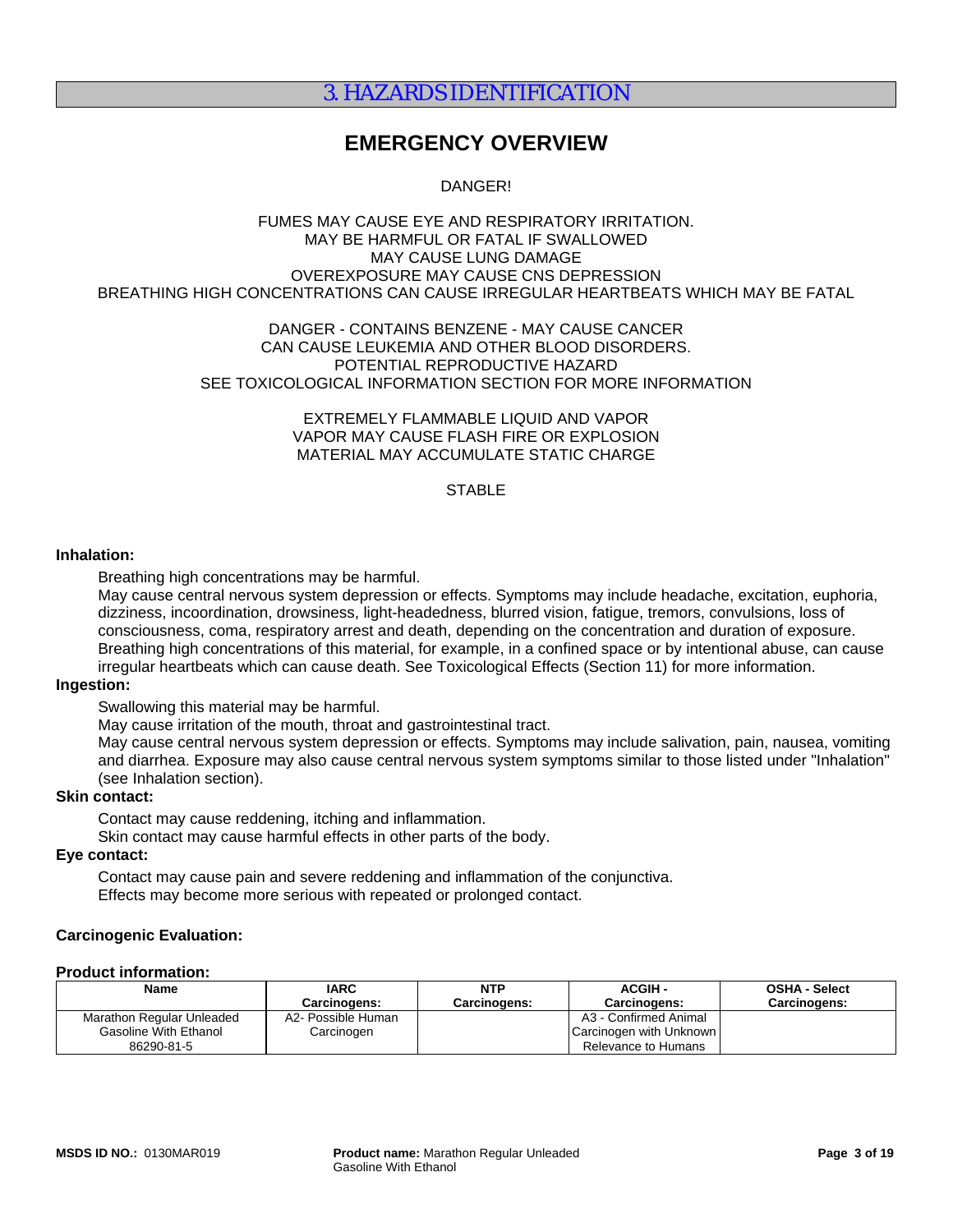**Notes:** The International Agency for Research on Cancer (IARC) has determined that there is inadequate evidence for the carcinogenicity of gasoline in humans. IARC determined that limited evidence of carcinogenicity in animals exists. IARC`s overall evaluation of gasoline, in spite of limited carcinogenicity evidence, has resulted in the IARC designation of gasoline as possibly carcinogenic to humans (Group 2B) because gasoline contains benzene.

> IARC has determined that there is inadequate evidence for the carcinogenicity of gasoline engine exhaust in humans or animals. However, IARC`s overall evaluation on gasoline engine exhaust, in spite of the absence of carcinogenicity data, has resulted in the IARC designation of gasoline engine exhaust as possibly carcinogenic to humans (Group 2B) because of the presence of certain engine exhaust components.

### **Component Information:**

| <b>Name</b>    | <b>IARC</b>          | <b>NTP</b>                 | <b>ACGIH-</b>              | <b>OSHA - Select</b> |
|----------------|----------------------|----------------------------|----------------------------|----------------------|
|                | Carcinogens:         | Carcinogens:               | Carcinogens:               | Carcinogens:         |
| Toluene        |                      | male rat-no evidence;      | A4 - Not Classifiable as a |                      |
| 108-88-3       |                      | female rat-no evidence;    | Human Carcinogen           |                      |
|                |                      | male mice-no evidence;     |                            |                      |
|                |                      | female mice-no evidence    |                            |                      |
| Ethyl Alcohol  | A2-Possible Human    | male mice-inadequate;      | A4 - Not Classifiable as a | Present              |
| $64 - 17 - 5$  | Carcinogen           | female mice-inadequate     | Human Carcinogen           |                      |
| Xylene         |                      | male rat-no evidence;      | A4 - Not Classifiable as a |                      |
| 1330-20-7      |                      | female rat-no evidence;    | Human Carcinogen           |                      |
|                |                      | male mice-no evidence;     |                            |                      |
|                |                      | female mice-no evidence    |                            |                      |
| Benzene        | Supplement 7 [1987], | Known Human Carcinogen     | A1 - Confirmed Human       | Present              |
| $71 - 43 - 2$  | Monograph 29 [1982]  | male rat-clear evidence;   | Carcinogen                 |                      |
|                |                      | female rat-clear evidence: |                            |                      |
|                |                      | male mice-clear evidence:  |                            |                      |
|                |                      | female mice-clear          |                            |                      |
|                |                      | evidence                   |                            |                      |
| Ethyl Benzene  | Monograph 77 [2000]  | male rat-clear evidence;   | A3 - Confirmed Animal      | Present              |
| $100 - 41 - 4$ |                      | female rat-some evidence:  | Carcinogen with Unknown    |                      |
|                |                      | male mice-some evidence:   | Relevance to Humans        |                      |
|                |                      | female mice-some           |                            |                      |
|                |                      | evidence                   |                            |                      |
| Naphthalene    | Monograph 82 [2002]  | Reasonably Anticipated To  | A4 - Not Classifiable as a | Present              |
| $91 - 20 - 3$  |                      | Be A Human Carcinogen      | Human Carcinogen           |                      |
|                |                      | male rat-clear evidence;   |                            |                      |
|                |                      | female rat-clear evidence; |                            |                      |
|                |                      | male mice-no evidence;     |                            |                      |
|                |                      | female mice-some           |                            |                      |
|                |                      | evidence                   |                            |                      |

Notes: **Notes:** The International Agency for Research on Cancer (IARC), the National Toxicology Program (NTP), and OSHA have determined that there is sufficient evidence for the carcinogenicity of benzene in humans (Group 1A).

> The International Agency for Reasearch on Cancer (IARC) has determined that there is sufficient evidence for the carcinogenicity of alcoholic beverages (ethanol) in humans (Group 1).

The International Agency for Research on Cancer (IARC) has concluded that ethyl benzene is possibly carcinogenic to humans (Group 2B).

The International Agency for Research on Cancer (IARC) and the Environmental Protection Agency (EPA) have determined that naphthalene is a possible human carcinogen.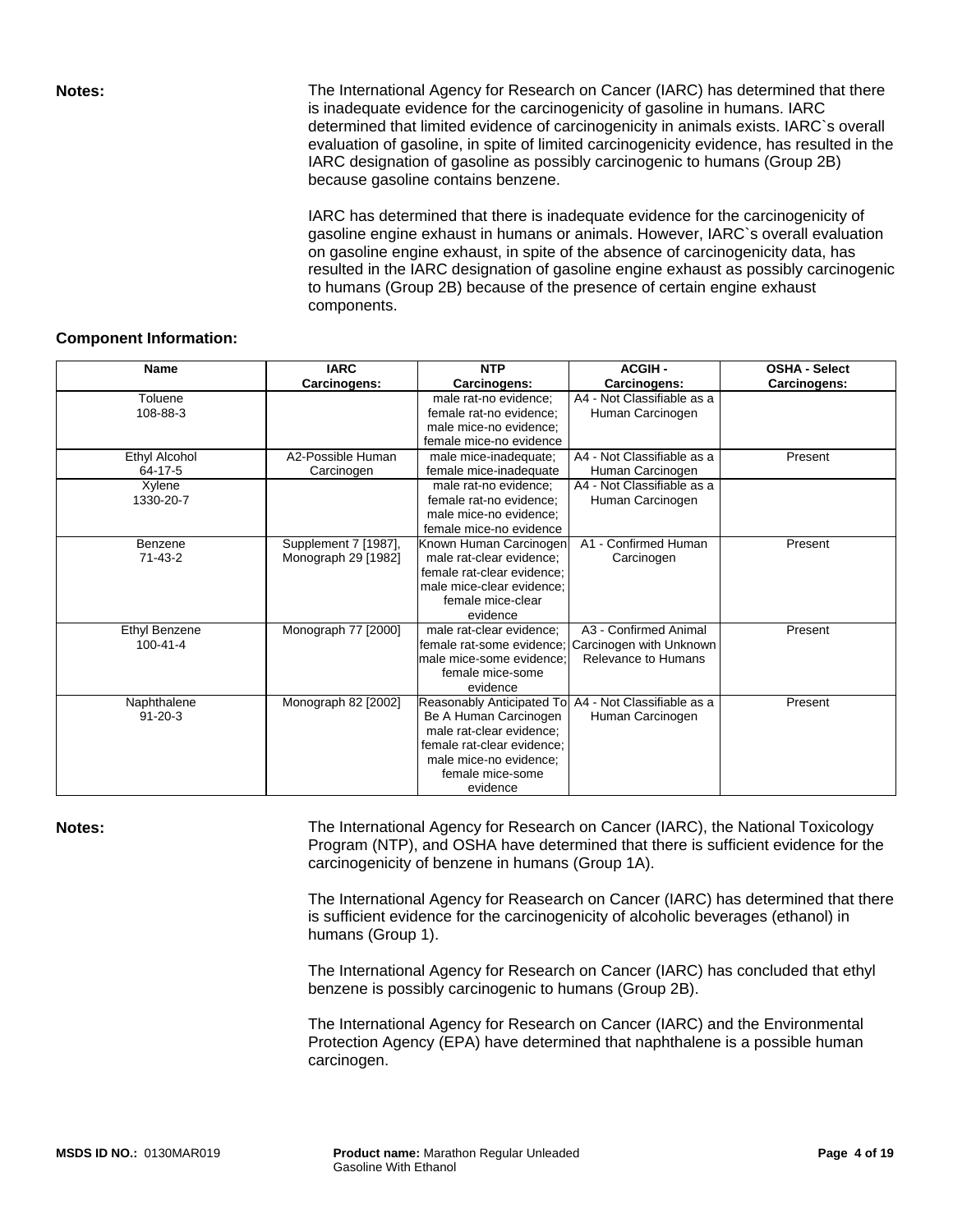## **4. FIRST AID MEASURES**

| <b>Eye Contact:</b>                                            |                                                                                                                                                                                                                                                                                                                                                                                                  |
|----------------------------------------------------------------|--------------------------------------------------------------------------------------------------------------------------------------------------------------------------------------------------------------------------------------------------------------------------------------------------------------------------------------------------------------------------------------------------|
|                                                                | Flush immediately with large amounts of water for at least 15 minutes. Eyelids<br>should be held away from the eyeball to ensure thorough rinsing. GET IMMEDIATE<br>MEDICAL ATTENTION.                                                                                                                                                                                                           |
| <b>Skin Contact:</b>                                           |                                                                                                                                                                                                                                                                                                                                                                                                  |
|                                                                | Immediately wash exposed skin with plenty of soap and water while removing<br>contaminated clothing and shoes. Get medical attention if irritation persists.<br>Place contaminated clothing in closed container until cleaned or discarded. If<br>clothing is to be laundered, inform the person performing the operation of<br>contaminant's hazardous properties.                              |
| Ingestion:                                                     |                                                                                                                                                                                                                                                                                                                                                                                                  |
|                                                                | Do not induce vomiting because of danger of aspirating liquid into lungs, causing<br>serious damage and chemical pneumonitis. If spontaneous vomiting occurs, keep<br>head below hips to prevent aspiration and monitor for breathing difficulty.<br>Never give anything by mouth to an unconscious person. Keep affected person warm<br>and at rest.<br><b>GET IMMEDIATE MEDICAL ATTENTION.</b> |
| Inhalation:                                                    |                                                                                                                                                                                                                                                                                                                                                                                                  |
|                                                                | Remove to fresh air. If not breathing, institute rescue breathing. If breathing is<br>difficult, ensure airway is clear and give oxygen. If heart has stopped, immediately<br>begin cardiopulmonary resuscitation (CPR). Keep affected person warm and at rest.<br><b>GET IMMEDIATE MEDICAL ATTENTION.</b>                                                                                       |
| <b>NOTES TO PHYSICIAN:</b>                                     |                                                                                                                                                                                                                                                                                                                                                                                                  |
|                                                                | INHALATION: This material (or a component) sensitizes the myocardium to the<br>effects of sympathomimetic amines. Epinephrine and other sympathomimetic drugs<br>may initiate cardiac arrhythmias in individuals exposed to this material.<br>Administration of sympathomimetic drugs should be avoided.                                                                                         |
|                                                                | INGESTION: If ingested this material represents a significant aspiration and chemical<br>pneumonitis hazard. Induction of emesis is not recommended.                                                                                                                                                                                                                                             |
| <b>Medical Conditions</b><br>Aggravated<br><b>By Exposure:</b> |                                                                                                                                                                                                                                                                                                                                                                                                  |
|                                                                | blood (anemia), bone marrow,<br>blood-forming organs, skin, respiratory system, lungs, liver, kidney,                                                                                                                                                                                                                                                                                            |

## **5. FIRE FIGHTING MEASURES**

**Suitable extinguishing media:** For small fires, Class B fire extinguishing media such as CO2, dry chemical, foam (AFFF/ATC) or water spray can be used. For large fires, water spray, fog or foam (AFFF/ATC) can be used. Fire fighting should be attempted only by those who are adequately trained and equipped with proper protective equipment.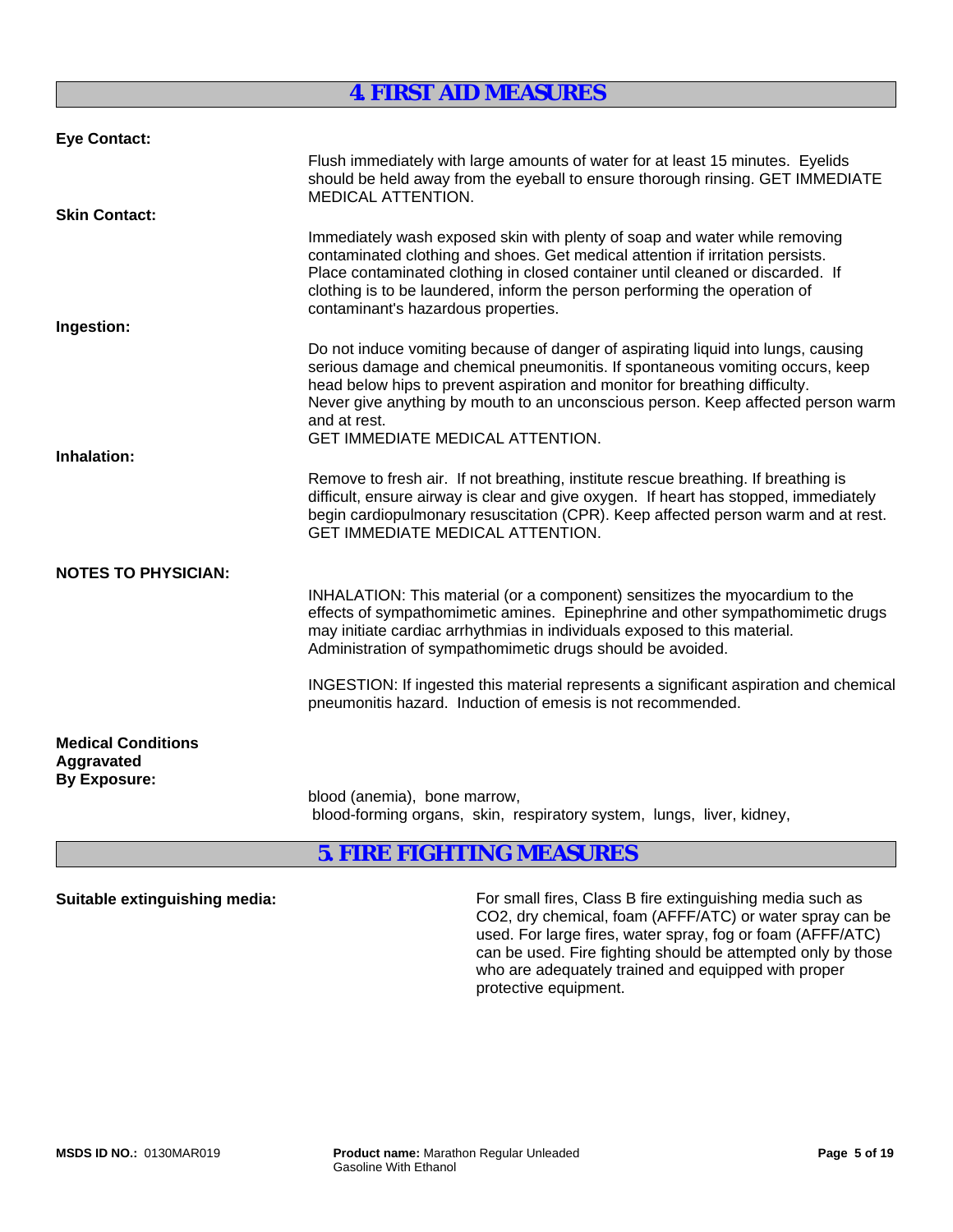## **5. FIRE FIGHTING MEASURES**

| <b>Specific hazards:</b><br>Special protective equipment for firefighters:                                                              | This product has been determined to be a flammable liquid<br>per the OSHA Hazard Communication Standard, and should<br>be handled accordingly. Vapors may travel along the<br>ground or be moved by ventilation and ignited by many<br>sources such as pilot lights, sparks, electric motors, static<br>discharge, or other ignition sources at locations distant from<br>material handling. Flashback can occur along vapor trail.<br>For additional fire related information, see NFPA 30 or the<br>North American Emergency Response Guide 128.<br>Avoid using straight water streams. Water may be<br>ineffective in extinguishing low flash point fires, but can be<br>used to cool exposed surfaces. Avoid excessive water spray<br>application. Water spray and foam (AFFF/ATC) must be<br>applied carefully to avoid frothing and from as far a distance<br>as possible. Keep run-off water out of sewers and water<br>sources. |
|-----------------------------------------------------------------------------------------------------------------------------------------|-----------------------------------------------------------------------------------------------------------------------------------------------------------------------------------------------------------------------------------------------------------------------------------------------------------------------------------------------------------------------------------------------------------------------------------------------------------------------------------------------------------------------------------------------------------------------------------------------------------------------------------------------------------------------------------------------------------------------------------------------------------------------------------------------------------------------------------------------------------------------------------------------------------------------------------------|
| <b>Flash point:</b><br><b>Autoignition temperature:</b><br>Flammable limits in air - lower (%):<br>Flammable limits in air - upper (%): | $-50F$<br>C.A. 495 F<br>1.4<br>7.6                                                                                                                                                                                                                                                                                                                                                                                                                                                                                                                                                                                                                                                                                                                                                                                                                                                                                                      |
| <b>NFPA rating:</b><br>Health: 1<br>Flammability: 3                                                                                     |                                                                                                                                                                                                                                                                                                                                                                                                                                                                                                                                                                                                                                                                                                                                                                                                                                                                                                                                         |

## **6. ACCIDENTAL RELEASE MEASURES**

Other: -

Instability: 0

Personal precautions: Keep public away. Isolate and evacuate area. Shut off source if safe to do so. Eliminate all ignition sources. Advise authorities and National Response Center (800- 424-8802) if the product has entered a water course or sewer. Notify local health and pollution control agencies, if appropriate. Contain liquid with sand or soil. Recover and return free product to proper containers. Use suitable absorbent materials such as vermiculite, sand, or clay to clean up residual liquids.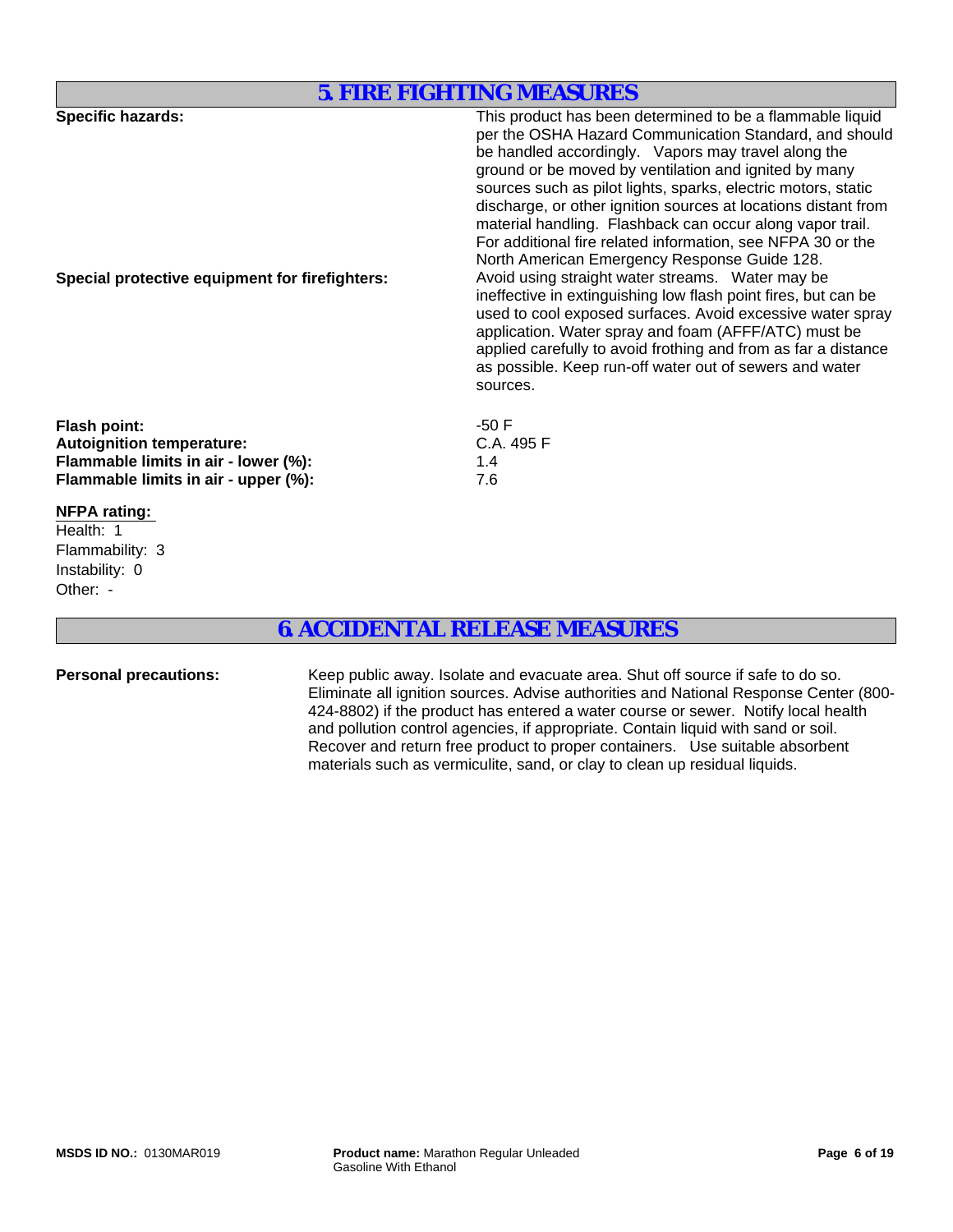## **7. HANDLING AND STORAGE**

### **Handling:**

Comply with all applicable EPA, OSHA, NFPA and consistent state and local requirements. Use appropriate grounding and bonding practices. Store in properly closed containers that are appropriately labeled and in a cool well-ventilated area. Do not expose to heat, open flames, strong oxidizers or other sources of ignition. Do not cut, drill, grind or weld on empty containers since they may contain explosive residues. Avoid skin contact. Exercise good personal hygiene including removal of soiled clothing and prompt washing with soap and water.

For use as a motor fuel only. Product should never be used as a solvent due to its flammable and potentially toxic properties. Siphoning by mouth can result in lung aspiration which can be harmful or fatal.

Portable containers of 12 gallons (45 liters) or less should never be filled while they are in or on a motor vehicle or marine craft. Static electric discharge can ignite fuel vapors when filling non-grounded containers or vehicles on trailers. Containers should be placed on the ground. The nozzle spout must be kept in contact with the container before and during the entire filling operation. Use only approved containers. A buildup of static electricity can occur upon re-entry into a vehicle during fueling especially in cold or dry climate conditions. The charge is generated by the action of dissimilar fabrics (i.e., clothing and upholstery) rubbing across each other as a person enters/exits the vehicle. A flash fire can result from this discharge if sufficient flammable vapors are present. Therefore, do not get back in your vehicle while refueling. Cellular phones and other electronic devices may have the potential to emit electrical charges (sparks). Sparks in potentially explosive atmospheres (including fueling areas such as gas stations) could cause an explosion if sufficient flammable vapors are present. Therefore, turn off cellular phones and other electronic devices when working in potentially explosive atmospheres or keep devices inside your vehicle during refueling.

## **8. EXPOSURE CONTROLS / PERSONAL PROTECTION**

### **PERSONAL PROTECTIVE EQUIPMENT**

| <b>Engineering measures:</b>   | Local or general exhaust required in an enclosed area or when there is inadequate<br>ventilation.                                                                                                                                                                                                                             |
|--------------------------------|-------------------------------------------------------------------------------------------------------------------------------------------------------------------------------------------------------------------------------------------------------------------------------------------------------------------------------|
| <b>Respiratory protection:</b> | Approved organic vapor chemical cartridge or supplied air respirators should be worn<br>for exposures to any components exceeding the TWA or STEL. Observe respirator<br>assigned protection factors (APFs) criteria cited in federal OSHA 1910.134. Self-<br>contained breathing apparatus should be used for fire fighting. |
| Skin and body protection:      | Use nitrile rubber, viton or PVA gloves for repeated or prolonged skin exposure.                                                                                                                                                                                                                                              |
| Eye protection:                | No special eye protection is normally required. Where splashing is possible, wear<br>safety glasses with side shields.                                                                                                                                                                                                        |
| <b>Hygiene measures:</b>       | No special protective clothing is normally required. Select protective clothing<br>depending on industrial operations. Use mechanical ventilation equipment that is<br>explosion-proof.                                                                                                                                       |

## **9. PHYSICAL AND CHEMICAL PROPERTIES:**

Gasoline With Ethanol

**Appearance:** Clear Or Colored Liquid **Physical state (Solid/Liquid/Gas):** Liquid Liquid **Substance type (Pure/Mixture):** Mixture **Color:** Clear or Colored **Colored Clear or Colored Odor:** Strong Hydrocarbon **Strong Hydrocarbon Molecular weight:** 100 **pH:** Neutral **Boiling point/range (5-95%):** 90-437 F **Melting point/range:** No disponable. **Decomposition temperature:** Not applicable. **Product name:** Marathon Regular Unleaded **Product Page 7 of 19 Page 7 of 19 Page 7 of 19**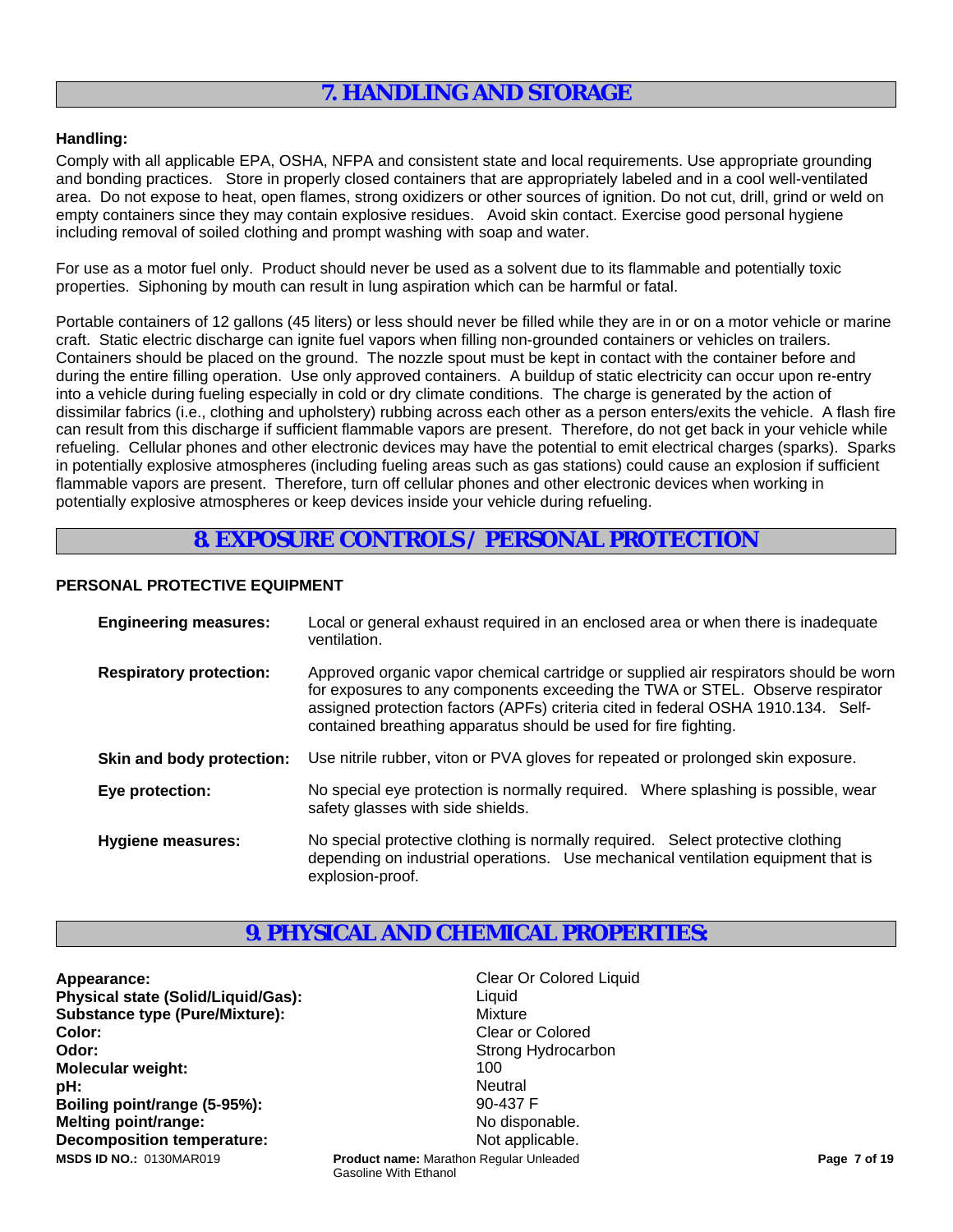## **9. PHYSICAL AND CHEMICAL PROPERTIES:**

**Specific gravity:** 0.70-0.77<br> **Density:** 5.9-6.3 lb: **Bulk density:** No data available. **Vapor density:** 3-4 **Vapor pressure:**  $403-776$  mm Hg @ 100 F Evaporation rate:<br>
Solubility:<br>
Solubility:<br>
Negligible **Solubility:**<br> **Solubility** in other solvents:<br> **Solubility in other solvents:**<br> **Solubility in other solvents: Solubility in other solvents: Partition coefficient (n-octanol/water):** 2.13-4.5<br>VOC content(%): 100% **VOC content(%): Viscosity:** No data available.

**Density:** 5.9-6.3 lbs/gal

## **10. STABILITY AND REACTIVITY**

**Polymerization:** Will not occur.

**Stability:** The material is stable at 70 F, 760 mm pressure.

Hazardous decomposition products: Combustion produces carbon monoxide, aldehydes, aromatic and other hydrocarbons.

**Materials to avoid:** National Strong oxidizers such as nitrates, perchlorates, chlorine, fluorine.

**Conditions to avoid:** Excessive heat, sources of ignition, open flame.

## **11. TOXICOLOGICAL INFORMATION**

**Acute toxicity:**

#### **Product information:**

| Name                                                      | <b>CAS Number</b> | Inhalation:       | Dermal:           | Oral:           |
|-----------------------------------------------------------|-------------------|-------------------|-------------------|-----------------|
| Marathon Regular Unleaded<br><b>Gasoline With Ethanol</b> | 86290-81-5        | ⋅10,000 ppm [Dog] | >5 ml/kg [Rabbit] | >14 ml/kg [Rat] |

**Toxicology Information:**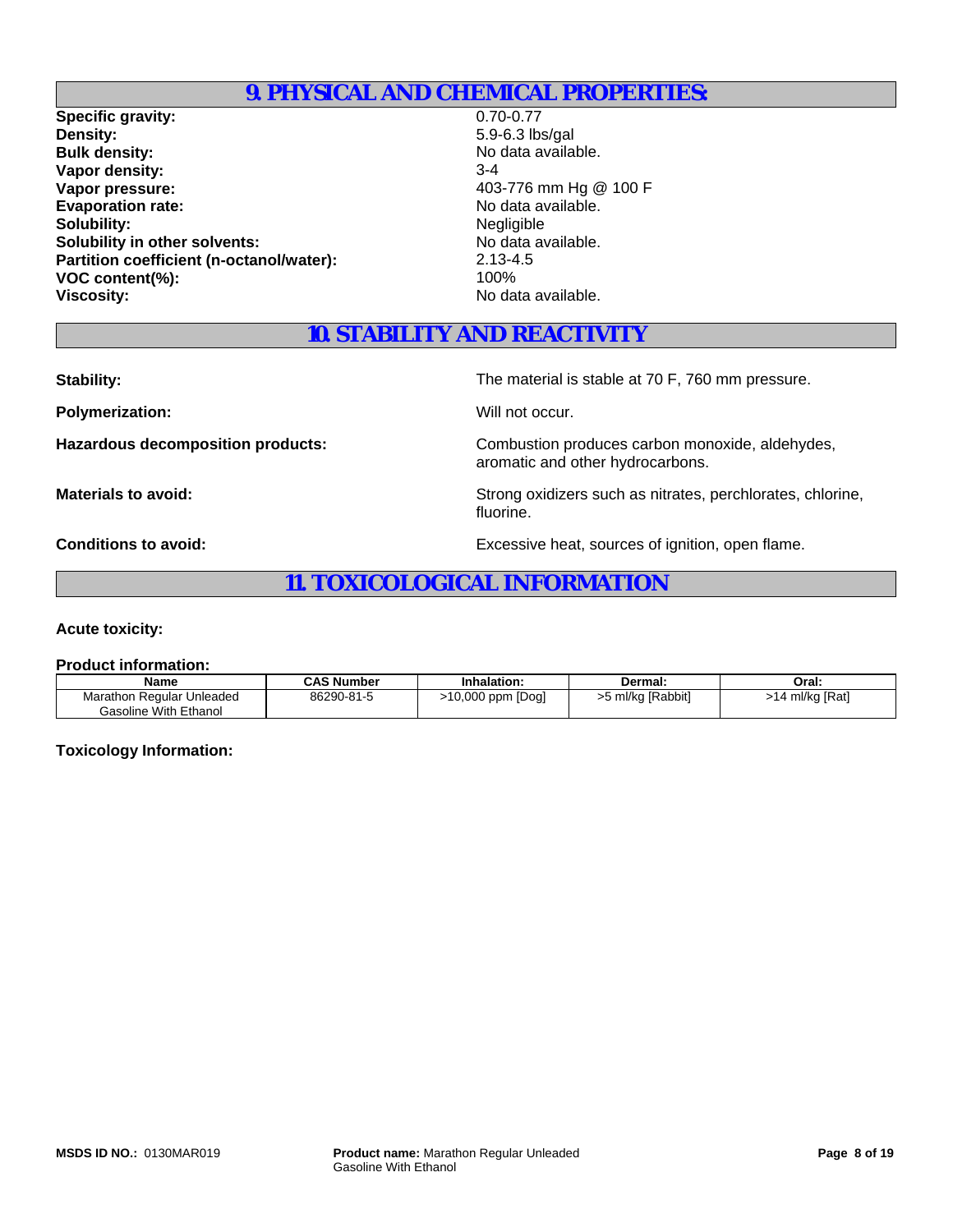BENZENE: Studies of Workers Overexposed to Benzene: Studies of workers exposed to benzene show clear evidence that overexposure can cause cancer and other diseases of the blood forming organs including Acute Myelogenous Leukemia (AML), and Aplastic Anemia (AA), an often fatal disease. Some studies suggest overexposure to benzene may also be associated with Myelodysplastic Syndrome (MDS). Findings from a Case-Control study of workers exposed to benzene was reported during the 2009 Benzene Symposium in Munich included an increase in Acute Myeloid Leukemias and Non-Hodgkins Lymphoid Neoplasms (NHLN) of the subtype follicular lymphoma (FL) in some occupational categories. Some studies of workers exposed to benzene have shown an association with increased rates of chromosome aberrations in circulating lymphocytes. One study of women workers exposed to benzene suggested a weak association with irregular menstruation. However, other studies of workers exposed to benzene have not demonstrated clear evidence of an effect on fertility or reproductive outcome in humans. Benzene can cross the placenta and affect the developing fetus. Cases of AA have been reported in the offspring of persons severely overexposed to benzene. Studies in laboratory animals indicate that prolonged, repeated exposure to high levels of benzene vapor can cause bone marrow suppression and cancer in multiple organ systems. Studies in laboratory animals show evidence of adverse effects on male reproductive organs following high levels of exposure but no significant effects on reproduction have been observed. Embryotoxicity has been reported in studies of laboratory animals but effects were limited to reduced fetal weight and minor skeletal variations. Benzene has been classified as a proven human carcinogen by OSHA and a Group 1 (Carcinogenic to Humans) material by IARC.

The current proposed IARC classification for benzene is summarized as follows: Sufficient evidence for Acute Myeloid Leukemia; limited evidence for Acute Lymphatic Leukemia, Chronic Lymphatic Leukemia, Non-Hodgkin Lymphoma, and Multiple Myeloma.

NAPHTHAS: In a large epidemiological study on over 15,000 employees at several petroleum refineries and amongst residents located near these refineries, no increased risk of kidney cancer was observed in association with gasoline exposures (a similar material). In a similar study, no increased risk of kidney cancer was observed among petroleum refinery workers, but there was a slight trend in the incidence of kidney cancers among service station employees, especially after a 30 year latency period.

ISOPARAFFINS: Studies in laboratory animals have shown that long-term exposure to similar materials (isoparaffins) can cause kidney damage and kidney cancer in male laboratory rats. However, in-depth research indicates that these findings are unique to the male rat, and that these effects are not relevant to humans.

TOLUENE: Case studies of persons abusing toluene suggest isolated incidences of adverse effects on the fetus including birth defects. Abuse of toluene at high concentrations (e.g., glue sniffing and solvent abuse) has been associated with adverse effects on the liver, kidney and nervous system, and can cause CNS depression, cardiac arrhythmias, and death. Studies of workers indicate longterm exposure may be related to impaired color vision and hearing. Some studies of workers suggest longterm exposure may be related to neurobehavioral and cognitive changes. Some of these effects have been observed in laboratory animals following repeated exposure to high levels of toluene. Several studies of workers suggest longterm exposure may be related to small increases in spontaneous abortions and changes in some gonadotropic hormones. However, the weight of evidence does not indicate toluene is a reproductive hazard to humans. Studies in laboratory animals indicate some changes in reproductive organs following high levels of exposure, but no significant effects on mating performance or reproduction were observed. Case studies of persons abusing toluene suggest isolated incidences of adverse effects on the fetus including birth defects. Findings in laboratory animals have been largely negative. Positive findings include small increases in minor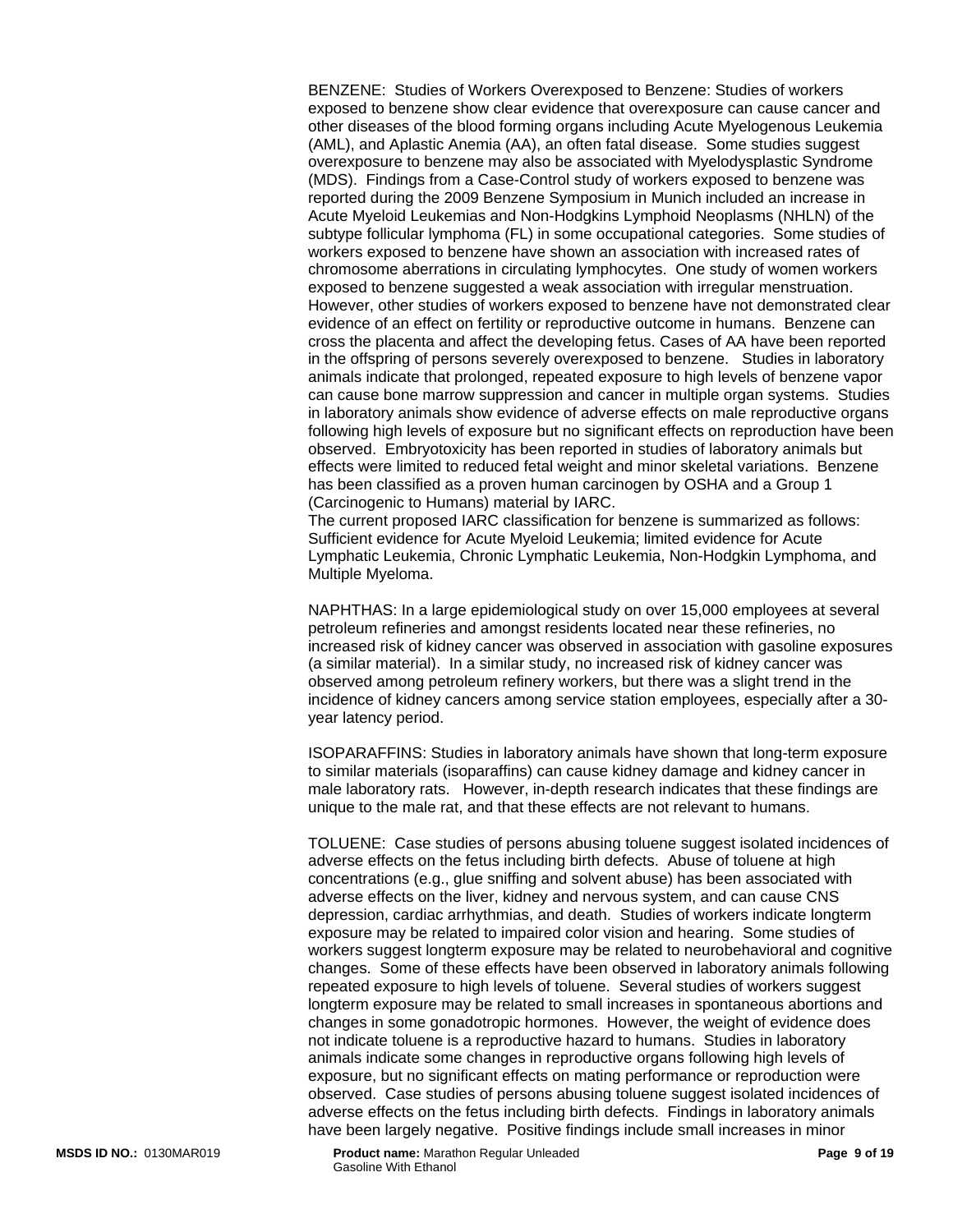skeletal and visceral malformations and developmental delays following very high levels of maternal exposure. Studies of workers indicate long-term exposure may be related to effects on the liver, kidney and blood, but these appear to be limited to changes in serum enzymes and decreased leukocyte counts. Adverse effects on the liver, kidney, thymus and nervous system were observed in animal studies following very high levels of exposure. The relevance of these findings to humans is not clear at this time.

ETHYLBENZENE: Findings from a 2-year inhalation study in rodents conducted by NTP were as follows: Effects were observed only at the highest exposure level (750 ppm). At this level the incidence of renal tumors was elevated in male rats (tubular carcinomas) and female rats (tubular adenomas). The incidence of tumors was also elevated in male mice (alveolar and bronchiolar carcinomas) and female mice (hepatocellular carcinomas). IARC has classified ethyl benzene as "possibly carcinogenic to humans" (Group 2B). Studies in laboratory animals indicate some evidence of post-implantation deaths following high levels of maternal exposure. The relevance of these findings to humans is not clear at this time. Studies in laboratory animals indicate limited evidence of renal malformations, resorptions, and developmental delays following high levels of maternal exposure. The relevance of these findings to humans is not clear at this time. Studies in laboratory animals have demonstrated evidence of ototoxicity (hearing loss) following exposure levels as low as 300 ppm for 5 days. Studies in laboratory animals indicate some evidence of adverse effects on the liver, kidney, thyroid, and pituitary gland.

XYLENES, ALL ISOMERS: Overexposure to xylene may cause upper respiratory tract irritation, headache, cyanosis, blood serum changes, CNS damage and narcosis. Effects may be increased by the use of alcoholic beverages. Evidence of liver and kidney impairment were reported in workers recovering from a gross overexposure. Effects from Prolonged or Repeated Exposure: Impaired neurological function was reported in workers exposed to solvents including xylene. Studies in laboratory animals have shown evidence of impaired hearing following high levels of exposure. Studies in laboratory animals suggest some changes in reproductive organs following high levels of exposure but no significant effects on reproduction were observed. Studies in laboratory animals indicate skeletal and visceral malformations, developmental delays, and increased fetal resorptions following extremely high levels of maternal exposure. The relevance of these observations to humans is not clear at this time. Adverse effects on the liver, kidney, bone marrow (changes in blood cell parameters) were observed in laboratory animals following high levels of exposure. The relevance of these observations to humans is not clear at this time.

C9 AROMATIC HYDROCARBONS: A developmental inhalation study was conducted in laboratory mice. Increased implantation losses, reduced fetal weights, delayed ossification and an increased incidence of cleft palate were observed at the highest exposure level (1,500 ppm). This exposure level was extremely toxic to pregnant female mice (44% mortality). Reduced fetal body weights were also observed at 500 ppm. A multi-generation reproduction inhalation study was conducted in laboratory rats. Reductions in pup weights, pup weight gain, litter size, and pup survival were observed at 1,500 ppm, an exposure level at which significant maternal toxicity was observed. Reduced pup weight gain was also observed at 500 ppm.

NAPHTHALENE: Severe jaundice, neurotoxicity (kernicterus) and fatalities have been reported in young children and infants as a result of hemolytic anemia from overexposure to naphthalene. Persons with Glucose 6-phosphate dehydrogenase (G6PD) deficiency are more prone to the hemolytic effects of naphthalene. Adverse effects on the kidney have been reported in persons overexposed to naphthalene but these effects are believed to be a consequence of hemolytic anemia, and not a direct effect. Hemolytic anemia has been observed in laboratory animals exposed to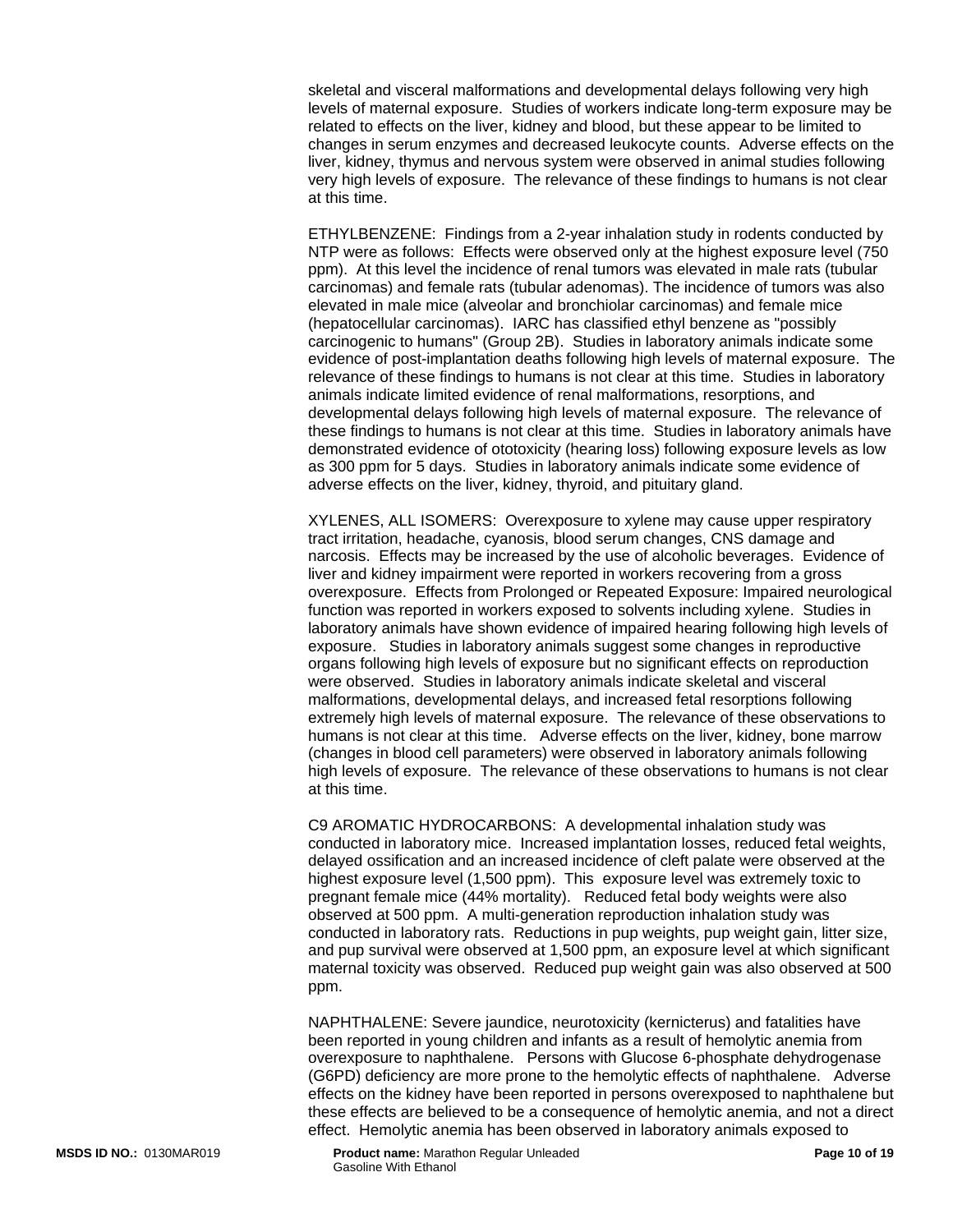naphthalene. Laboratory rodents exposed to naphthalene vapor for 2 years (lifetime studies) developed non-neoplastic and neoplastic tumors and inflammatory lesions of the nasal and respiratory tract. Cataracts and other adverse effects on the eye have been observed in laboratory animals exposed to high levels of naphthalene. Findings from a large number of bacterial and mammalian cell mutation assays have been negative. A few studies have shown chromosomal effects (elevated levels of Sister Chromatid Exchange or chromosomal aberrations) in vitro. Naphthalene has been classified as Possibly Carcinogenic to Humans (2B) by IARC, based on findings from studies in laboratory animals.

N-HEXANE: Long-term or repeated exposure to n-hexane can cause peripheral nerve damage. Initial symptoms are numbness of the fingers and toes. Also, motor weakness can occur in the digits, but may also involve muscles of the arms, thighs and forearms. The onset of these symptoms may be delayed for several months to a year after the beginning of exposure. Testicular atrophy and partial to full loss of the germ cell line were observed in sub-chronic high-dose inhalation studies of laboratory rodents. These effects appeared irreversible. Rodent reproduction studies have shown evidence of reduced fetal weight but no frank malformations.

PENTANES: Studies of pentane isomers in laboratory animals indicate exposure to extremely high levels (roughly 10 vol.%) may induce cardiac arrhythmias (irregular heartbeats) which may be serious or fatal.

ETHANOL: Repeated ingestion of ethanol can result in alcohol abuse, causing behavioral changes, memory loss, impaired judgement, decreased appetite, irregular heartbeats, and decreased fertility. Prolonged and repeated ingestion of ethanol has also been associated with cancers of the mouth, pharynx, esophagus and liver. Ethanol ingestion by pregnant women can cause miscarriage, low birth weight, premature birth and fetal alcohol syndrome. In males, acute and chronic alcohol ingestion may affect gonadal hormone levels. It may also affect the liver, kidney, brain, blood and cardiovascular system.

CARBON MONOXIDE: is a chemical asphyxiant with no warning properties (such as odor). At 400-500 ppm for 1 hour headache and dyspnea may occur. If activity is increased, symptoms of overexposure may include nausea, irritability, increased respiration, tinnitus, sweating, chest pain, confusion, impaired judgement, dizziness, weakness, drowsiness, ataxia, irregular heart beat, cyanosis and pallor. Levels in excess of 1000 ppm can result in collapse, loss of conciousness, respiratory failure and death. Extremely high concentrations (12,800 ppm) can cause immediate unconsciousness and death in 1-3 minutes. Repeated anoxia can lead to central nervous system damage and peripheral neuropathy, with loss of sensation in the fingers, amnesia, and mental deterioration and possible congestive heart failure. Damage may also occur to the fetus, lung, liver, kidney, spleen, cardiovascular system and other organs.

COMBUSTION ENGINE EXHAUST: Chronic inhalation studies of gasoline engine exhaust in mice, rats and hamsters did not produce any carcinogenic effects. Condensates/extracts of gasoline engine exhaust produced an increase in tumors compared to controls when testing by skin painting, subcutaneous injection, intratracheal instillation or implantation into the lungs.

Altered mental state, drowsiness, peripheral motor neuropathy, irreversible brain damage (so-called Petrol Sniffers Encephalopathy), delirium, seizures, and sudden death have been reported from repeated overexposure to some hydrocarbon solvents, naphthas, and gasoline.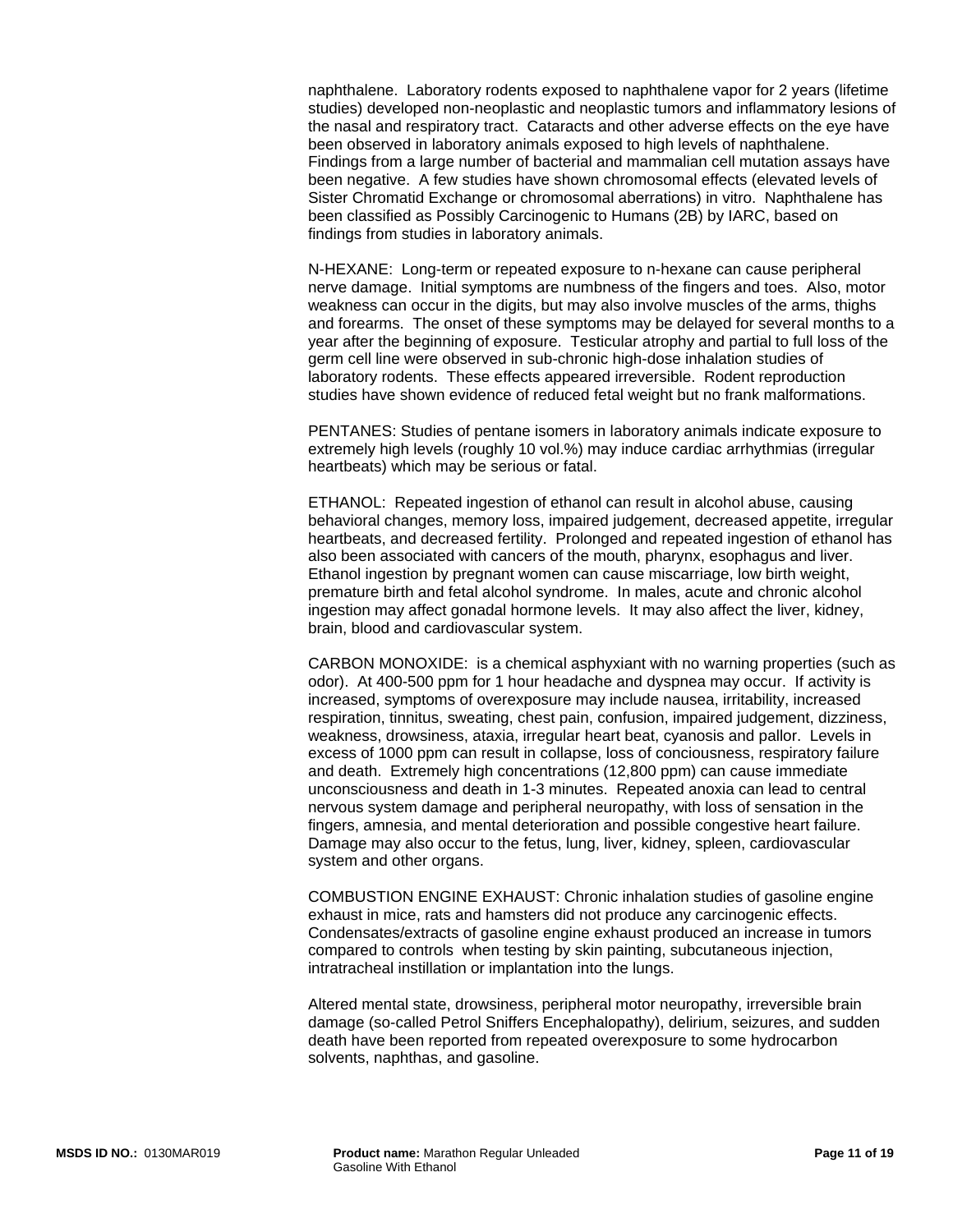**TARGET ORGANS:** central nervous system, brain, peripheral nervous system, auditory system, respiratory system, mucous membranes, lungs, skin, eyes, cardiovascular system, heart, blood blood-forming organs, bone marrow, reproductive organs, testes, immune system, lymphatics, thymus, thyroid, pituitary gland,

## **12. ECOTOXICOLOGICAL INFORMATION**

| <b>Mobility:</b>                   | May partition into air, soil and water.                                                                                                                                                                                                 |
|------------------------------------|-----------------------------------------------------------------------------------------------------------------------------------------------------------------------------------------------------------------------------------------|
| <b>Ecotoxicity:</b>                | Toxic to aquatic organisms.                                                                                                                                                                                                             |
| <b>Bioaccummulation:</b>           | Not expected to bioaccumulate in aquatic organisms.                                                                                                                                                                                     |
| <b>Persistance/Biodegradation:</b> | Readily biodegradable in the environment. The presence of ethanol in this product<br>may impede the biodegradation of benzene, toluene, ethylbenzene and xylene in<br>groundwater, resulting in elongated plumes of these constituents. |
|                                    | <b>13. DISPOSAL CONSIDERATIONS</b>                                                                                                                                                                                                      |
|                                    |                                                                                                                                                                                                                                         |

**Cleanup Considerations:** This product as produced is not specifically listed as an EPA RCRA hazardous waste according to federal regulations (40 CFR 261). However, when discarded or disposed of, it may meet the criteria of an "characteristic" hazardous waste. This product could also contain benzene at >0.5 ppm and could exhibit the characteristics of "toxicity" as determined by the toxicity characteristic leaching procedure (TCLP). This material could become a hazardous waste if mixed or contaminated with a hazardous waste or other substance(s). It is the responsibility of the user to determine if disposal material is hazardous according to federal, state and local regulations.

## **14. TRANSPORT INFORMATION**

**49 CFR 172.101:** 

**DOT:** 

 **Transport Information:** This material when transported via US commerce would be regulated by DOT Regulations.

**Proper shipping name:** Gasoline  **UN/Identification No:** UN 1203 **Hazard Class:** 3 **Packing group:** III **DOT reportable quantity (lbs):** Not applicable.

**Proper shipping name:** Gasoline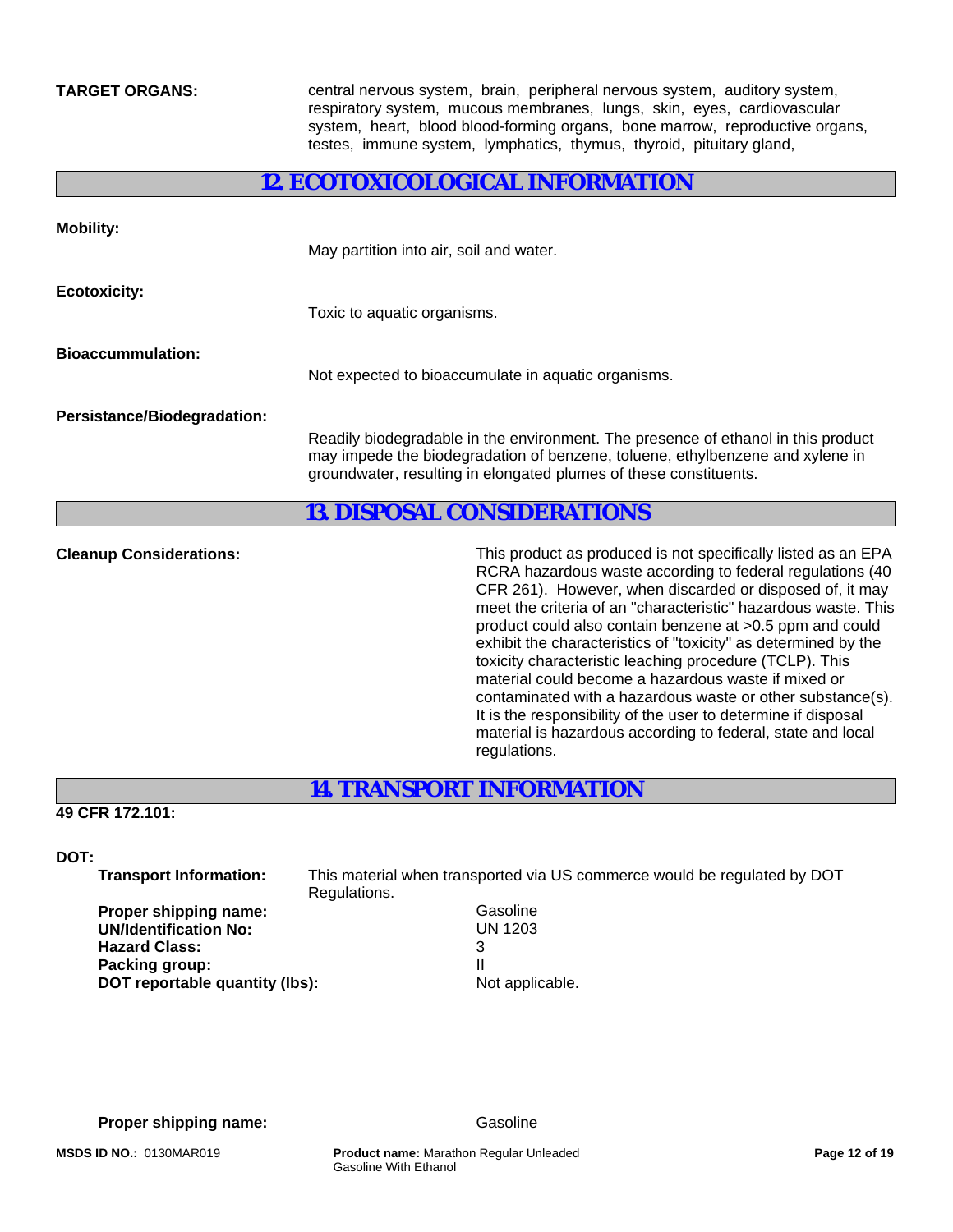## **15. REGULATORY INFORMATION**

#### **US Federal Regulatory Information:**

US TSCA Chemical Inventory Section 8(b): This product and/or its components are listed on the TSCA Chemical Inventory.

OSHA Hazard Communication Standard: This product has been evaluated and determined to be hazardous as defined in OSHA's Hazard Communication Standard.

### **EPA Superfund Amendment & Reauthorization Act (SARA):**

**SARA Section 302:** This product contains the following component(s) that have been listed on EPA's Extremely Hazardous Substance (EHS) List:

| <b>Name</b>              | <b>CERCLA/SARA - Section 302 Extremely Hazardous Substances and TPQs</b> |
|--------------------------|--------------------------------------------------------------------------|
| Saturated Hydrocarbons   | <b>NA</b>                                                                |
| Aromatic Hydrocarbons    | <b>NA</b>                                                                |
| Toluene                  | <b>NA</b>                                                                |
| Unsaturated Hydrocarbons | <b>NA</b>                                                                |
| Ethyl Alcohol            | <b>NA</b>                                                                |
| Xylene                   | <b>NA</b>                                                                |
| 1,2,4-Trimethylbenzene   | <b>NA</b>                                                                |
| Benzene                  | <b>NA</b>                                                                |
| Hexane                   | <b>NA</b>                                                                |
| Ethyl Benzene            | <b>NA</b>                                                                |
| Naphthalene              | <b>NA</b>                                                                |

**SARA Section 304:** This product contains the following component(s) identified either as an EHS or a CERCLA Hazardous substance which in case of a spill or release may be subject to SARA reporting requirements:

| <b>Name</b>              | <b>CERCLA/SARA - Hazardous Substances and their Reportable Quantities</b> |
|--------------------------|---------------------------------------------------------------------------|
| Saturated Hydrocarbons   | <b>NA</b>                                                                 |
| Aromatic Hydrocarbons    | <b>NA</b>                                                                 |
| Toluene                  | $= 454$ kg final RQ                                                       |
| Unsaturated Hydrocarbons | ΝA                                                                        |
| Ethyl Alcohol            | <b>NA</b>                                                                 |
| Xylene                   | $= 100$ lb final RQ                                                       |
|                          | $= 45.4$ kg final RQ                                                      |
| 1,2,4-Trimethylbenzene   | <b>NA</b>                                                                 |
| Benzene                  | $= 10$ lb final RQ                                                        |
|                          | $= 4.54$ kg final RQ                                                      |
| Hexane                   | $= 2270$ kg final RQ                                                      |
|                          | $= 5000$ lb final RQ                                                      |
| Ethyl Benzene            | $= 1000$ lb final RQ                                                      |
|                          | $= 454$ kg final RQ                                                       |
| Naphthalene              | $= 100$ lb final RQ                                                       |
|                          | $= 45.4$ kg final RQ                                                      |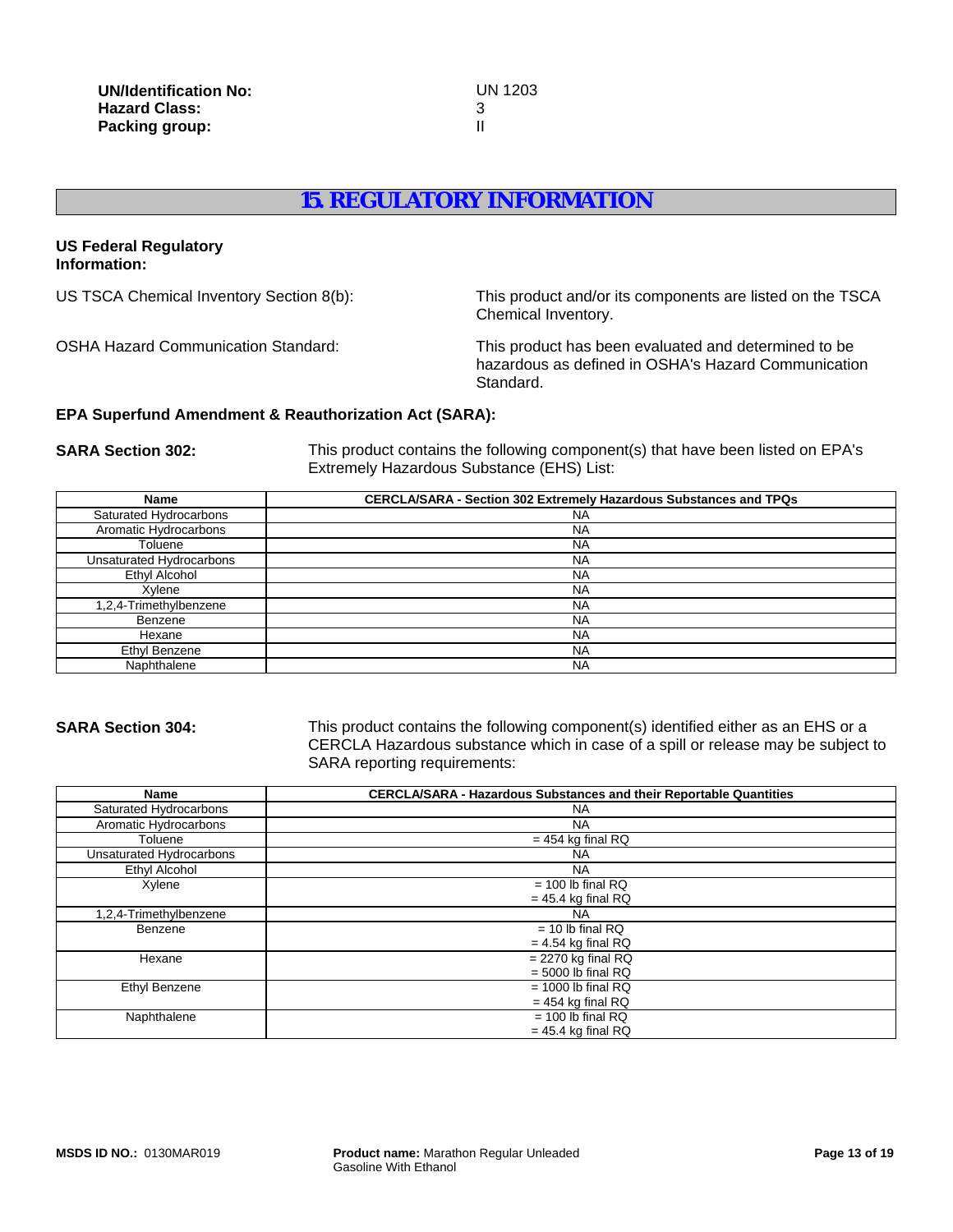**SARA Section 311/312** The following EPA hazard categories apply to this product:

Acute Health Hazard Chronic Health Hazard Fire Hazard

**SARA Section 313:** This product contains the following component(s) that may be subject to reporting on the Toxic Release Inventory (TRI) From R:

| Name                     | <b>CERCLA/SARA 313 Emission reporting:</b> |  |
|--------------------------|--------------------------------------------|--|
| Saturated Hydrocarbons   | None                                       |  |
| Aromatic Hydrocarbons    | None                                       |  |
| Toluene                  | $= 1.0$ % de minimis concentration         |  |
| Unsaturated Hydrocarbons | None                                       |  |
| Ethyl Alcohol            | None                                       |  |
| Xylene                   | $= 1.0$ % de minimis concentration         |  |
| 1,2,4-Trimethylbenzene   | $= 1.0$ % de minimis concentration         |  |
| Benzene                  | $= 0.1$ % de minimis concentration         |  |
| Hexane                   | $= 1.0$ % de minimis concentration         |  |
| Ethyl Benzene            | $= 0.1$ % de minimis concentration         |  |
| Naphthalene              | $= 0.1$ % de minimis concentration         |  |

### **State and Community Right-To-Know Regulations:**

The following component(s) of this material are identified on the regulatory lists below:

| Saturated Hydrocarbons                                 |                   |
|--------------------------------------------------------|-------------------|
| Louisiana Right-To-Know:                               | Not Listed        |
| California Proposition 65:                             | Not Listed        |
| New Jersey Right-To-Know:                              | Not Listed.       |
| Pennsylvania Right-To-Know:                            | Not Listed.       |
| Massachusetts Right-To Know:                           | Not Listed.       |
| Florida substance List:                                | Not Listed.       |
| Rhode Island Right-To-Know:                            | <b>Not Listed</b> |
| Michigan critical materials register list:             | Not Listed.       |
| Massachusetts Extraordinarily Hazardous<br>Substances: | <b>Not Listed</b> |
| California - Regulated Carcinogens:                    | Not Listed        |
| Pennsylvania RTK - Special Hazardous                   | <b>Not Listed</b> |
| Substances:                                            |                   |
| New Jersey - Special Hazardous Substances:             | Not Listed        |
| New Jersey - Environmental Hazardous                   | <b>Not Listed</b> |
| Substances List:                                       |                   |
| Illinois - Toxic Air Contaminants                      | Not Listed        |
| New York - Reporting of Releases Part 597 -            | <b>Not Listed</b> |
| List of Hazardous Substances:                          |                   |
| Aromatic Hydrocarbons                                  |                   |
| Louisiana Right-To-Know:                               | Not Listed        |
| California Proposition 65:                             | Not Listed        |
| New Jersey Right-To-Know:                              | Not Listed.       |
| Pennsylvania Right-To-Know:                            | Not Listed.       |
| Massachusetts Right-To Know:                           | Not Listed.       |
| Florida substance List:                                | Not Listed.       |
| Rhode Island Right-To-Know:                            | Not Listed        |
| Michigan critical materials register list:             | Not Listed.       |
| Massachusetts Extraordinarily Hazardous<br>Substances: | Not Listed        |
| California - Regulated Carcinogens:                    | Not Listed        |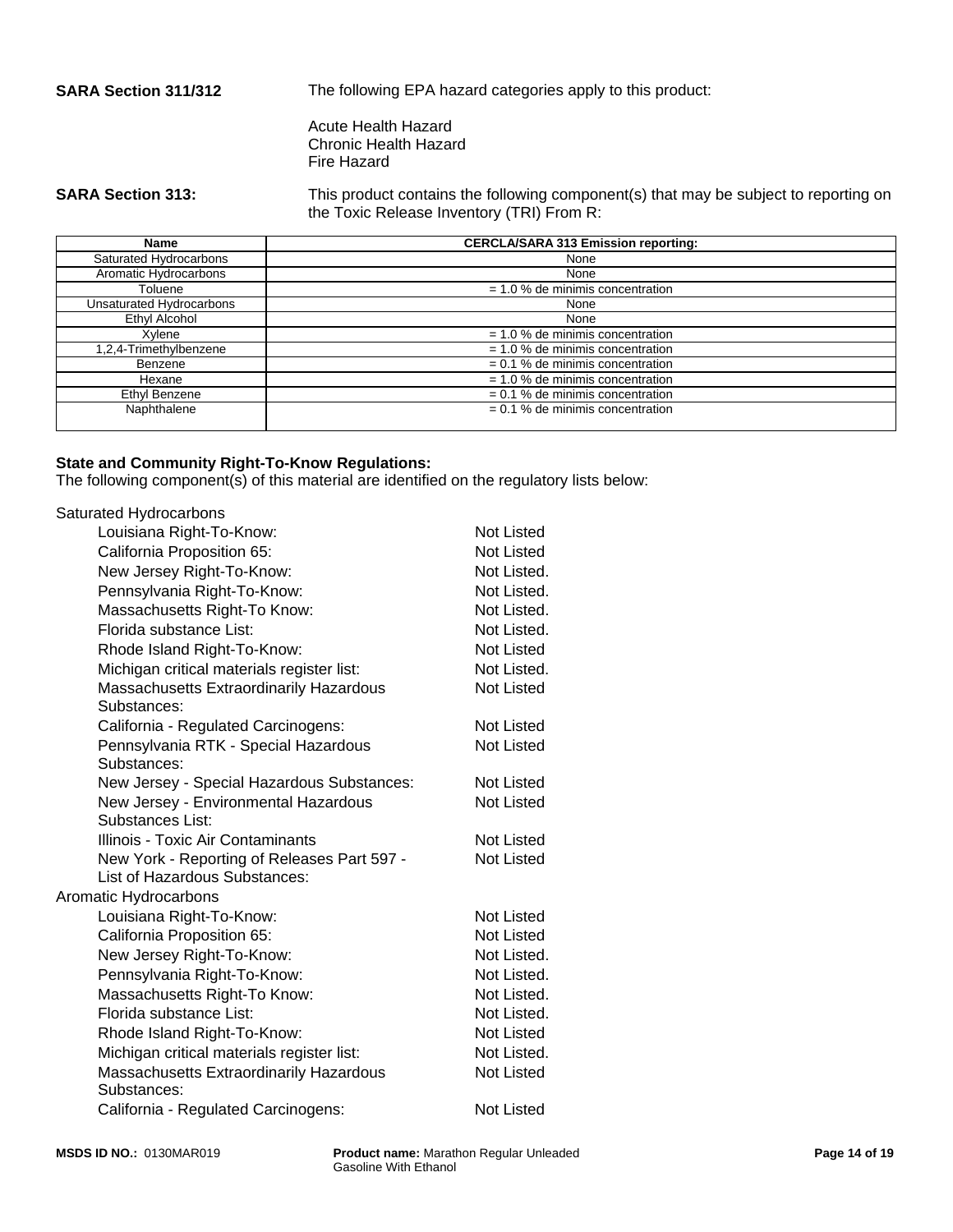Pennsylvania RTK - Special Hazardous Substances: Not Listed New Jersey - Special Hazardous Substances: flammable - third degree; teratogen Louisiana Right-To-Know: Not Listed New Jersey - Environmental Hazardous Substances List: SN 1866 TPQ 500 lb Pennsylvania RTK - Special Hazardous Substances: Illinois - Toxic Air Contaminants **Present**  California Proposition 65: New York - Reporting of Releases Part 597 - List of Hazardous Substances:  $= 1$  lb RQ land/water  $= 1000$  lb RQ air developmental toxicity, initial date 1/1/91 New Jersey - Environmental Hazardous Substances List: Unsaturated Hydrocarbons Not Listed Louisiana Right-To-Know: Not Listed New Jersey Right-To-Know: sn 1866 California Proposition 65: Not Listed Not Listed New Jersey Right-To-Know: New Jersey Right-To-Know: Pennsylvania Right-To-Know: Not Listed. Pennsylvania Right-To-Know: Environmental hazard Massachusetts Right-To Know: Not Listed. Illinois - Toxic Air Contaminants Florida substance List: Not Listed. Massachusetts Right-To Know: Rhode Island Right-To-Know: Not Listed Present Not Listed Michigan critical materials register list: Not Listed. Saturated Hydrocarbons Massachusetts Extraordinarily Hazardous Substances: Not Listed Florida substance List: Not Listed. California - Regulated Carcinogens: Not Listed Pennsylvania RTK - Special Hazardous Substances: Not Listed New Jersey - Special Hazardous Substances: Not Listed Rhode Island Right-To-Know: Toxic (skin); Flammable (skin) New Jersey - Environmental Hazardous Substances List: Not Listed New York - Reporting of Releases Part 597 - List of Hazardous Substances: Not Listed Illinois - Toxic Air Contaminants Not Listed Michigan critical materials register list: New York - Reporting of Releases Part 597 - List of Hazardous Substances: Not Listed = 100 lb Annual usage threshold Ethyl Alcohol New Jersey - Special Hazardous Substances: Louisiana Right-To-Know: Not Listed Massachusetts Extraordinarily Hazardous Substances: Not Listed California Proposition 65: developmental toxicity, initial date 10/1/87 (when in alcoholic beverages) Not Listed New Jersey Right-To-Know: sn 0844 **Toluene**  California - Regulated Carcinogens: Not Listed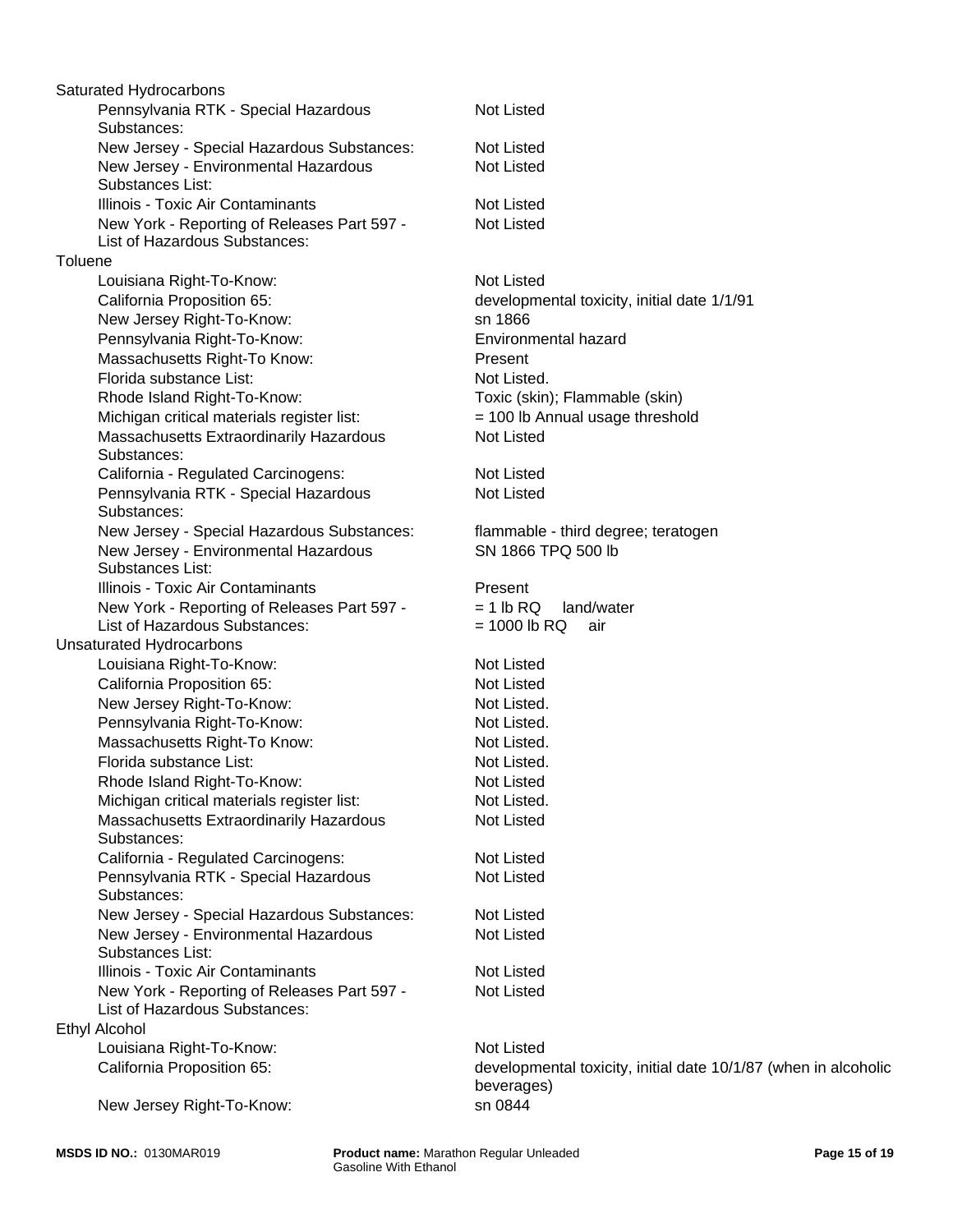Massachusetts Right-To Know: Present California - Regulated Carcinogens: Florida substance List: Not Listed. Not Listed Pennsylvania Right-To-Know: Rhode Island Right-To-Know: Toxic (skin); Flammable (skin) Michigan critical materials register list:  $= 100$  lb Annual usage threshold all isomers Pennsylvania RTK - Special Hazardous Substances: Not Listed Massachusetts Extraordinarily Hazardous Substances: Not Listed Florida substance List: Not Listed. California - Regulated Carcinogens: Not Listed Pennsylvania RTK - Special Hazardous Substances: Not Listed New Jersey - Special Hazardous Substances: carcinogen; flammable - third degree; mutagen; teratogen New Jersey - Special Hazardous Substances: flammable - third degree Present New Jersey - Environmental Hazardous Substances List: SN 2014 TPQ 500 lb New Jersey - Environmental Hazardous Substances List: Illinois - Toxic Air Contaminants **Present** Not Listed New York - Reporting of Releases Part 597 - List of Hazardous Substances:  $= 1$  lb RQ land/water  $= 1000$  lb RQ air Rhode Island Right-To-Know: 1,2,4-Trimethylbenzene Illinois - Toxic Air Contaminants Not Listed Louisiana Right-To-Know: Not Listed Toxic; Flammable California Proposition 65: Not Listed Saturated Hydrocarbons New Jersey Right-To-Know: sn 2716 New York - Reporting of Releases Part 597 - List of Hazardous Substances: Not Listed Pennsylvania Right-To-Know: Environmental hazard Massachusetts Right-To Know: Present Xylene Florida substance List: Not Listed. Michigan critical materials register list: Not Listed. Rhode Island Right-To-Know: Toxic Louisiana Right-To-Know: Michigan critical materials register list: Not Listed. Not Listed Massachusetts Extraordinarily Hazardous Substances: Not Listed Massachusetts Right-To Know: California - Regulated Carcinogens: Not Listed California Proposition 65: Not Listed Pennsylvania RTK - Special Hazardous Substances: Not Listed **Teratogen**  New Jersey - Special Hazardous Substances: Not Listed New Jersey - Environmental Hazardous Substances List: SN 2716 TPQ 500 lb New Jersey Right-To-Know: sn 2014 Massachusetts Extraordinarily Hazardous Substances: Not Listed Pennsylvania Right-To-Know: Environmental hazard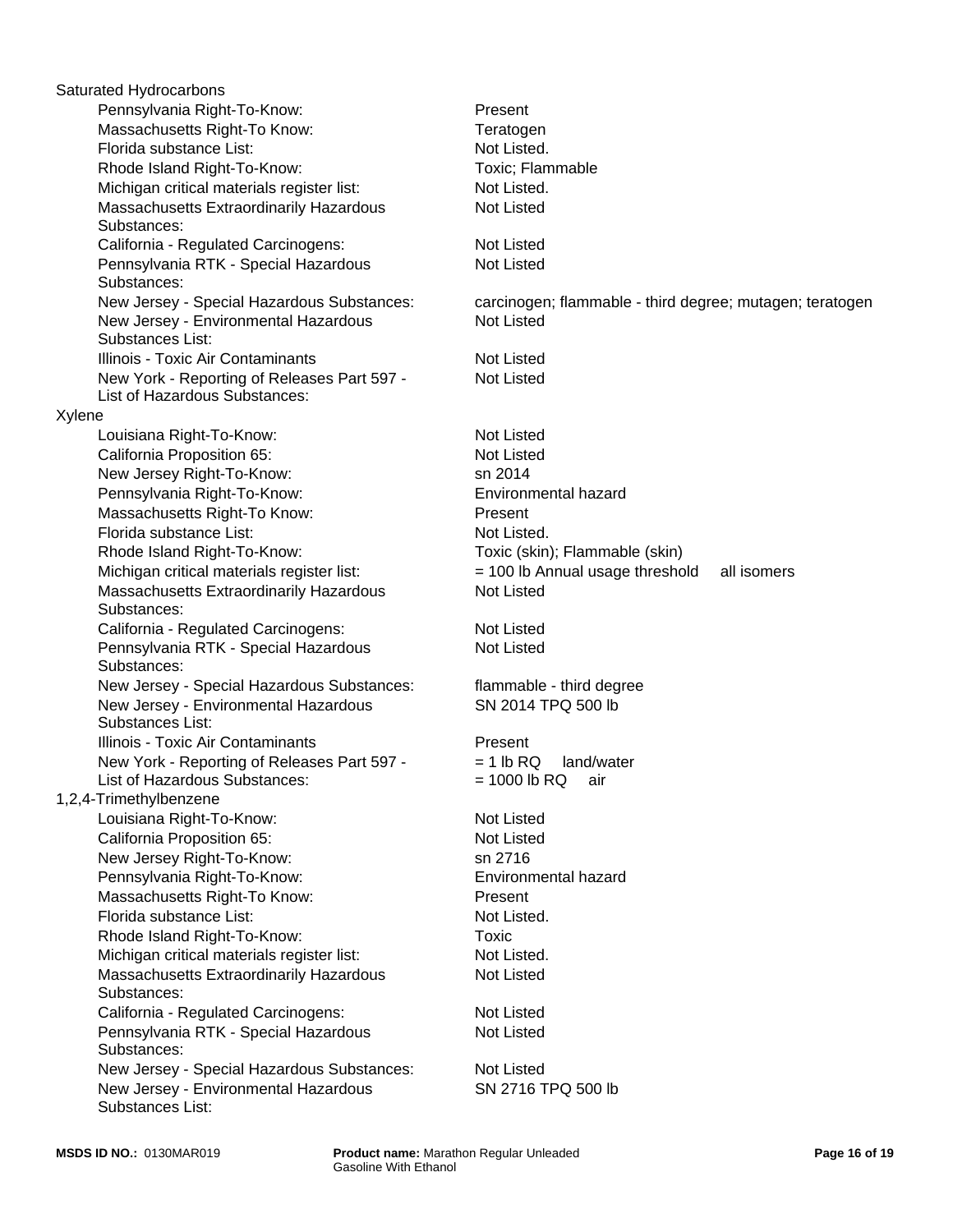|         | Saturated Hydrocarbons                      |                  |
|---------|---------------------------------------------|------------------|
|         | Illinois - Toxic Air Contaminants           | Present          |
|         | New York - Reporting of Releases Part 597 - | <b>Not Liste</b> |
|         | List of Hazardous Substances:               |                  |
| Benzene |                                             |                  |
|         | Louisiana Right-To-Know:                    | <b>Not Liste</b> |
|         | California Proposition 65:                  | carcinog         |
|         |                                             | developr         |
|         |                                             | male rep         |
|         | New Jersey Right-To-Know:                   | sn 0197          |
|         | Pennsylvania Right-To-Know:                 | Environn         |
|         | Massachusetts Right-To Know:                | Carcinog         |
|         | Florida substance List:                     | <b>Not Liste</b> |
|         | Rhode Island Right-To-Know:                 | Toxic (sk        |
|         | Michigan critical materials register list:  | $= 100 lb$       |
|         | Massachusetts Extraordinarily Hazardous     | carcinog         |
|         | Substances:                                 |                  |
|         | California - Regulated Carcinogens:         | <b>Not Liste</b> |
|         | Pennsylvania RTK - Special Hazardous        | Present          |
|         | Substances:                                 |                  |
|         | New Jersey - Special Hazardous Substances:  | carcinog         |
|         | New Jersey - Environmental Hazardous        | SN 0197          |
|         | Substances List:                            |                  |
|         | Illinois - Toxic Air Contaminants           | Present          |
|         | New York - Reporting of Releases Part 597 - | $= 1$ lb R       |
|         | List of Hazardous Substances:               | $= 10$ lb F      |
| Hexane  |                                             |                  |
|         | Louisiana Right-To-Know:                    | Not Liste        |
|         | California Proposition 65:                  | <b>Not Liste</b> |
|         | New Jersey Right-To-Know:                   | sn 1340          |
|         | Pennsylvania Right-To-Know:                 | Present          |
|         | Massachusetts Right-To Know:                | Present          |
|         | Florida substance List:                     | <b>Not Liste</b> |
|         | Rhode Island Right-To-Know:                 | Toxic; Fl        |
|         | Michigan critical materials register list:  | <b>Not Liste</b> |
|         | Massachusetts Extraordinarily Hazardous     | <b>Not Liste</b> |
|         | Substances:                                 |                  |
|         | California - Regulated Carcinogens:         | <b>Not Liste</b> |
|         | Pennsylvania RTK - Special Hazardous        | <b>Not Liste</b> |
|         | Substances:                                 |                  |
|         | New Jersey - Special Hazardous Substances:  | flammab          |
|         | New Jersey - Environmental Hazardous        | SN 1340          |
|         | Substances List:                            |                  |
|         | Illinois - Toxic Air Contaminants           | Present          |
|         | New York - Reporting of Releases Part 597 - | $= 1$ lb RC      |
|         | List of Hazardous Substances:               | $= 1$ lb R       |
|         | <b>Ethyl Benzene</b>                        |                  |
|         | Louisiana Right-To-Know:                    | <b>Not Liste</b> |
|         | California Proposition 65:                  | carcinog         |
|         | New Jersey Right-To-Know:                   | sn 0851          |
|         | Pennsylvania Right-To-Know:                 | Environn         |
|         | Massachusetts Right-To Know:                | Present          |
|         | Florida substance List:                     | Not Liste        |
|         | Rhode Island Right-To-Know:                 | Toxic; Fl        |
|         |                                             |                  |

Present Not Listed

Environmental hazard; Special hazardous substance Carcinogen; Extraordinarily hazardous Not Listed. Toxic (skin); Flammable (skin); Carcinogen (skin) Not Listed = 100 lb Annual usage threshold carcinogen; extraordinarily hazardous carcinogen, initial date 2/27/87 developmental toxicity, initial date 12/26/97 male reproductive toxicity, initial date 12/26/97 sn 0197

**Not Listed** Present

carcinogen; flammable - third degree; mutagen; teratogen SN 0197 TPQ 500 lb

 $= 1$  lb RQ land/water  $= 10$  lb RQ air **Present** 

**Not Listed Not Listed** Present Present Not Listed. Toxic: Flammable Not Listed. Not Listed

**Not Listed** Not Listed

flammable - third degree SN 1340 TPQ 500 lb

**Present**  $= 1$  lb RQ air = 1 lb RQ land/water

**Not Listed** carcinogen, initial date 6/11/04 **Environmental hazard** Present Not Listed. Toxic; Flammable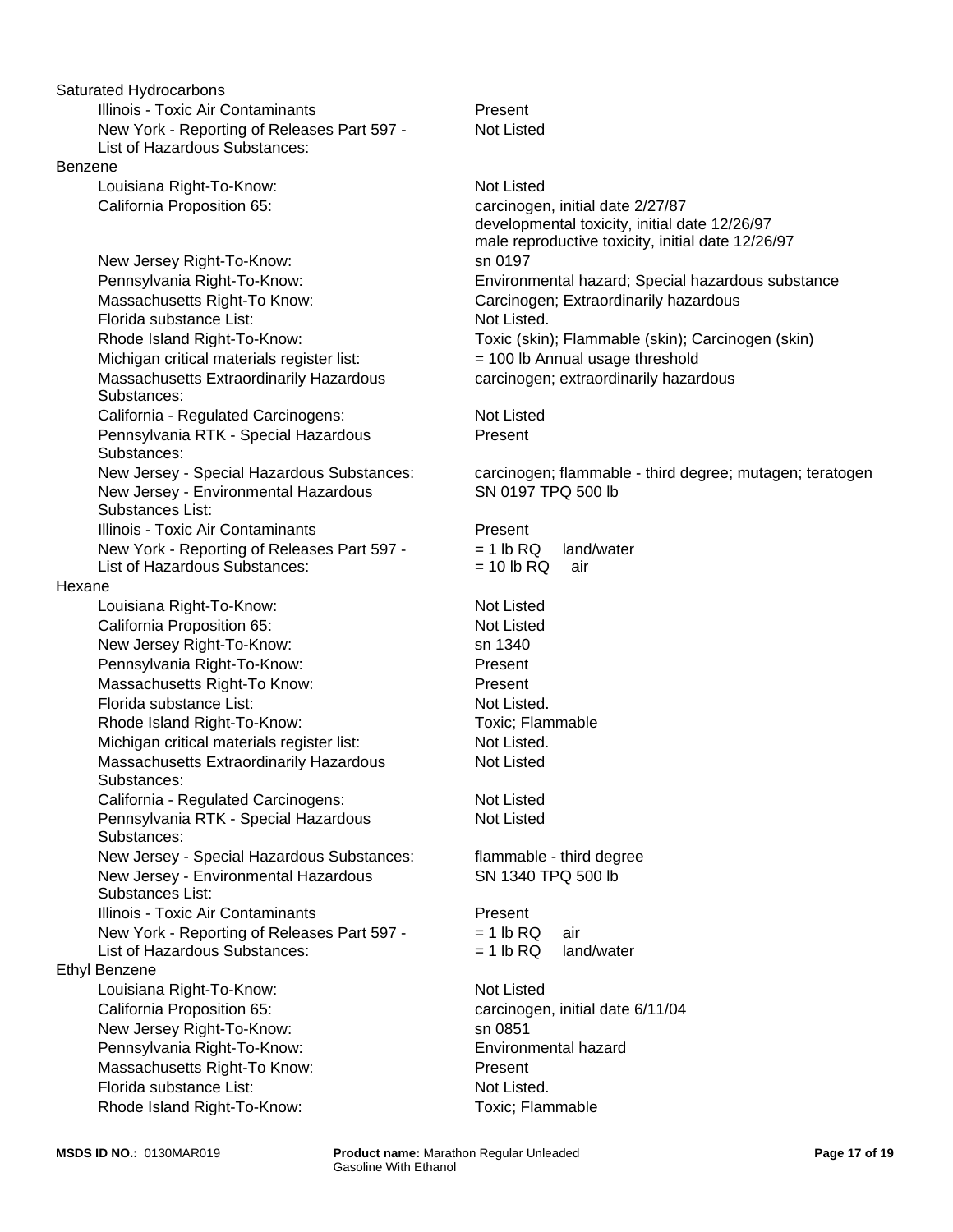|             | Saturated Hydrocarbons                      |                                      |  |  |  |
|-------------|---------------------------------------------|--------------------------------------|--|--|--|
|             | Michigan critical materials register list:  | Not Listed.                          |  |  |  |
|             | Massachusetts Extraordinarily Hazardous     | <b>Not Listed</b>                    |  |  |  |
|             | Substances:                                 |                                      |  |  |  |
|             | California - Regulated Carcinogens:         | <b>Not Listed</b>                    |  |  |  |
|             | Pennsylvania RTK - Special Hazardous        | <b>Not Listed</b>                    |  |  |  |
|             | Substances:                                 |                                      |  |  |  |
|             | New Jersey - Special Hazardous Substances:  | carcinogen; flammable - third degree |  |  |  |
|             | New Jersey - Environmental Hazardous        | SN 0851 TPQ 500 lb                   |  |  |  |
|             | Substances List:                            |                                      |  |  |  |
|             | Illinois - Toxic Air Contaminants           | Present                              |  |  |  |
|             | New York - Reporting of Releases Part 597 - | $= 1 lb RQ$<br>land/water            |  |  |  |
|             | List of Hazardous Substances:               | $= 1000$ lb RQ<br>air                |  |  |  |
| Naphthalene |                                             |                                      |  |  |  |
|             | Louisiana Right-To-Know:                    | <b>Not Listed</b>                    |  |  |  |
|             | California Proposition 65:                  | carcinogen, initial date 4/19/02     |  |  |  |
|             | New Jersey Right-To-Know:                   | sn 1322                              |  |  |  |
|             | Pennsylvania Right-To-Know:                 | Environmental hazard                 |  |  |  |
|             | Massachusetts Right-To Know:                | Present                              |  |  |  |
|             | Florida substance List:                     | Not Listed.                          |  |  |  |
|             | Rhode Island Right-To-Know:                 | Toxic; Flammable                     |  |  |  |
|             | Michigan critical materials register list:  | Not Listed.                          |  |  |  |
|             | Massachusetts Extraordinarily Hazardous     | <b>Not Listed</b>                    |  |  |  |
|             | Substances:                                 |                                      |  |  |  |
|             | California - Regulated Carcinogens:         | <b>Not Listed</b>                    |  |  |  |
|             | Pennsylvania RTK - Special Hazardous        | <b>Not Listed</b>                    |  |  |  |
|             | Substances:                                 |                                      |  |  |  |
|             | New Jersey - Special Hazardous Substances:  | carcinogen                           |  |  |  |
|             | New Jersey - Environmental Hazardous        | SN 1322 TPQ 500 lb                   |  |  |  |
|             | <b>Substances List:</b>                     |                                      |  |  |  |
|             | Illinois - Toxic Air Contaminants           | Present                              |  |  |  |
|             | New York - Reporting of Releases Part 597 - | $= 1 lb$ RQ<br>land/water            |  |  |  |
|             | List of Hazardous Substances:               | $= 100$ lb RQ<br>air                 |  |  |  |
|             |                                             |                                      |  |  |  |

## **Canadian Regulatory Information:**

Canada DSL/NDSL Inventory: This product and/or its components are listed either on the Domestic Substances List (DSL) or are exempt.

| Name                   | <b>Canada - WHMIS: Classifications of Substances:</b> | Canada - WHMIS: Ingredient Disclosure: |
|------------------------|-------------------------------------------------------|----------------------------------------|
| Toluene                | B2, D2A, D2B                                          | 1%                                     |
| Ethyl Alcohol          |                                                       | 0.1%                                   |
| Xvlene                 | B2, D2A, D2B                                          |                                        |
| 1,2,4-Trimethylbenzene | B <sub>3</sub>                                        | 0.1%                                   |
| Benzene                | B2, D2A, D2B                                          | 0.1%                                   |
| Hexane                 | <b>B2, D2A</b>                                        | 1%                                     |
| Ethyl Benzene          | B2, D2A, D2B                                          | 0.1%                                   |
| Naphthalene            | <b>B4. D2A</b>                                        | 1%                                     |
|                        |                                                       |                                        |

**NOTE:** Not Applicable.

## **16. OTHER INFORMATION**

**Additional Information:** No data available. **MSDS ID NO.:** 0130MAR019

**Product name:** Marathon Regular Unleaded Gasoline With Ethanol